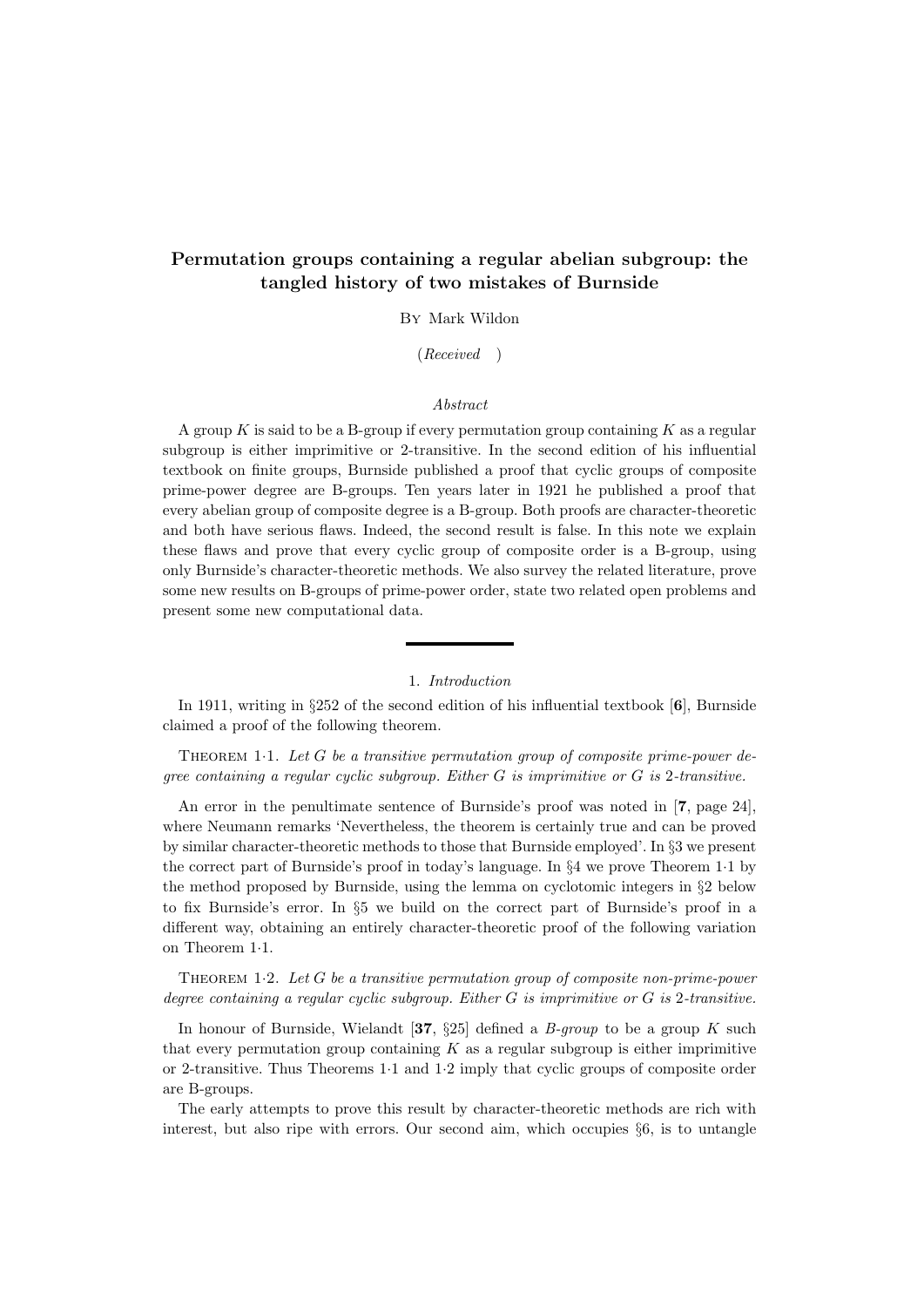this mess. We end in §7 with some new results on abelian B-groups which require the Classification Theorem of Finite Simple Groups. We state an open problem on when  $C_2^n$  is a B-group, present a partial solution, consider B-groups of prime-power order and make some further (much more minor) corrections to the literature.

At a late stage in this work, the author learned of [25], in which Knapp gives another way to fix Burnside's proof of Theorem 1·1, using essentially the same lemma as in §2. The key step in Knapp's proof is his Proposition 3.1. It uses two compatible actions of the Galois group of  $\mathbf{Q}(\zeta)$ : Q, where  $\zeta$  is a root of unity of order the degree of G: firstly on the set permuted by  $G$ , and secondly on the corresponding permutation module. The proof of Theorem 1·1 given here uses only the second action (in a simple way that is isolated in the second step), and is more elementary in several other respects. The inductive approach in our third step is also new. Given the historical importance of Theorem 1·1, the author believes it is worth putting this shorter proof on record. Theorem 1·2 is not proved in [25].

### 2. Lemma on cyclotomic integers

The following lemma is essentially the same as Lemma 4.1 in [25]. A proof is included for completeness. Recall that the degree of the extension of Q generated by a primitive d-th root of unity is  $\phi(d)$ , where  $\phi$  is Euler's totient function.

LEMMA 2.1. Let p be a prime and let  $n \in \mathbb{N}$ . For each r such that  $1 \leq r < p^{n-1}$ , let

$$
R(r) = \{r, r + p^{n-1}, \dots, r + (p-1)p^{n-1}\}.
$$

Let  $\zeta$  be a primitive  $p^n$ -th root of unity and let  $\omega = \zeta^{p^{n-1}}$ . If  $\sum_{i=0}^{p^n-1} a_i \zeta^i \in \mathbf{Q}[\omega]$  where  $a_i \in \mathbf{Q}$  for each i, then the coefficients  $a_i$  are constant for i in each set  $R(r)$ .

*Proof.* By the Tower Law  $[\mathbf{Q}(\zeta) : \mathbf{Q}(\omega)] = [\mathbf{Q}(\zeta) : \mathbf{Q}]/[\mathbf{Q}(\omega) : \mathbf{Q}] = \phi(p^n)/\phi(p)$  $(p-1)p^{n-1}/(p-1) = p^{n-1}$ . Therefore  $\Psi(X) = X^{p^{n-1}} - \omega$  is the minimal polynomial of  $\zeta$  over  $\mathbf{Q}(\omega)$ . By hypothesis there exists  $\gamma \in \mathbf{Q}[\omega]$  such that

$$
f(X) = -\gamma + \sum_{0 \le i < p^n} a_i X^i
$$

has  $\zeta$  as a root. Hence  $f(X)$  is divisible in  $\mathbf{Q}(\omega)[X]$  by  $\Psi(X)$ . There is a unique expression  $f(X) = f_0(X) + \sum_{0 < r < p^{n-1}} f_r(X)$  where

$$
f_r(X) = \sum_{\substack{0 \le i < p^n \\ i \equiv r \bmod p^{n-1}}} a_i X^i
$$

for  $0 < r < p^{n-1}$ . The remainder when  $X<sup>d</sup>$  is divided by  $\Psi(X)$  has non-zero coefficients only for those  $X^c$  such that c is congruent to d modulo  $p^{n-1}$ . Therefore each  $f_r(X)$  is divisible by  $\Psi(X)$  and so  $f_r(\zeta) = 0$  for each r. Since the coefficients of  $f_r$  for  $0 < r < p^{n-1}$ are rational, it follows that each such  $f_r$  is divisible, now in  $\mathbf{Q}[X]$ , by the minimal polynomial of  $\zeta$  over **Q**, namely  $\Phi_{p^n}(X) = 1 + X^{p^{n-1}} + \cdots + X^{(p-1)p^{n-1}}$ . Since  $f_r$  has degree at most  $p^{n} - 1$ , this implies that  $f_{r}(X) = b_{r}X^{r}\Phi_{p^{n}}(X)$  for some  $b_{r} \in \mathbf{Q}$ . The lemma follows.  $\square$ 

#### 3. Burnside's method: preliminary results

We may suppose that G acts on  $\{0, 1, \ldots, d-1\}$ , where  $d \in \mathbb{N}$  is composite, and that  $g = (0, 1, \ldots, d - 1)$  is a d-cycle in G. Let H be the point stabiliser of 0. Let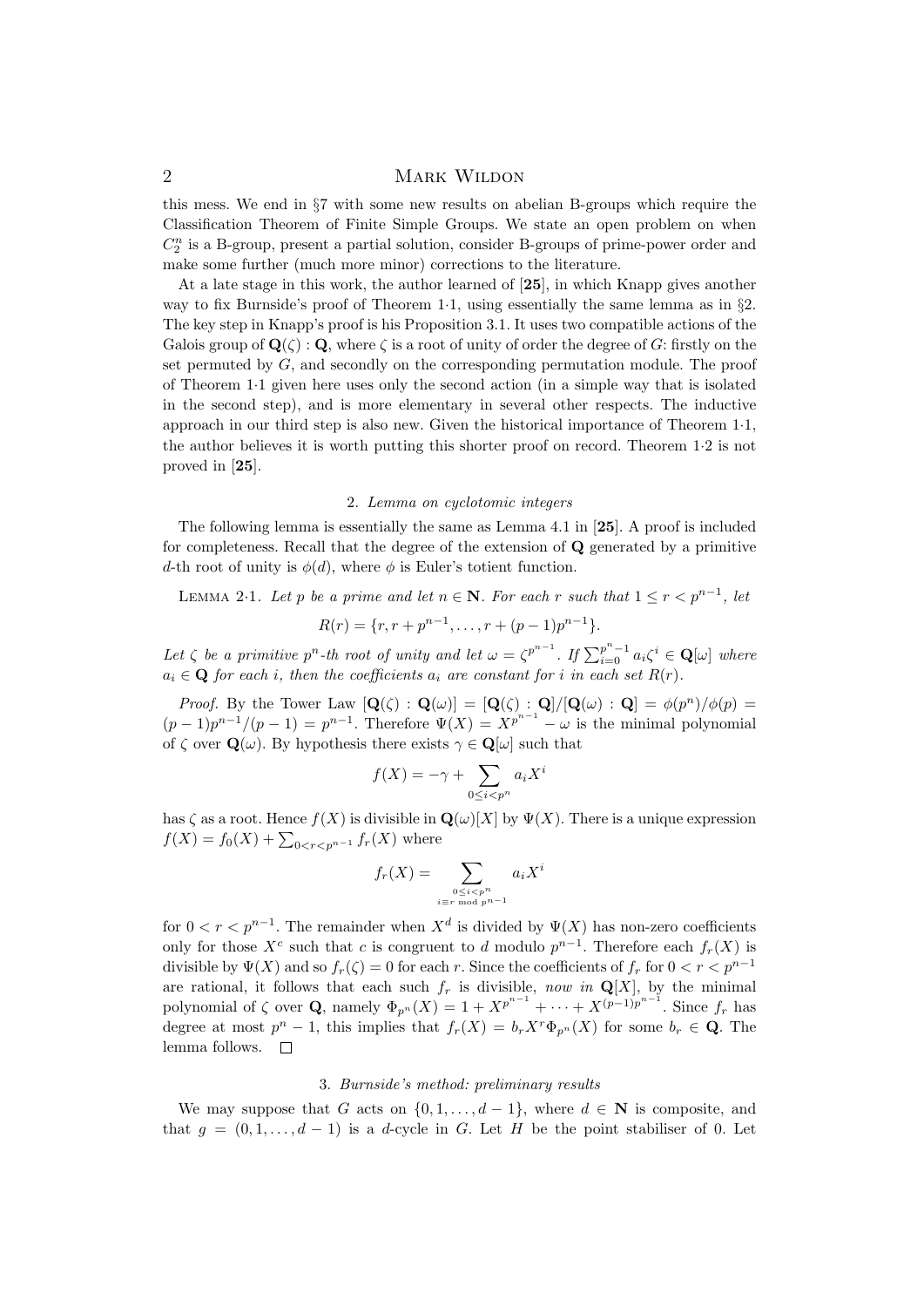$M = \langle e_0, e_1, \ldots, e_{d-1} \rangle_C$  be the natural permutation module for G. Let  $\zeta$  be a primitive d-th root of unity and for  $0 \leq j < d$  let

$$
v_j = \sum_{0 \le i < d} \zeta^{-ij} e_i. \tag{3.1}
$$

We use this notation throughout §§3–5.

Since  $e_i g = e_{i+1}$ , where subscripts are taken modulo d, we have  $v_j g = \zeta^j v_j$  for each j. Note that  $v_0 = \sum_{0 \le i < d} e_i$  spans the (unique) trivial CG-module of M. Let

$$
M = \langle v_0 \rangle \oplus V_1 \oplus \cdots \oplus V_t \tag{3.2}
$$

be a direct sum decomposition of M into irreducible  $CG$ -submodules. The  $v_i$  are eigenvectors of  $g$  with distinct eigenvalues. Therefore they form a basis of  $M$ . Moreover, since the eigenvalues are distinct, each of the summands  $V_1, \ldots, V_t$  has a basis consisting of some of the  $v_i$ . Thus the decomposition in (3.2) is unique. For each summand  $V_k$ , let  $B_k = \{j : 0 < j < p^n, v_j \in V_k\}.$  Let  $\phi_k$  be the character of  $V_k$ .

The following two lemmas are the key observations in Burnside's method.

LEMMA 3.1. For each k such that  $1 \leq k \leq t$ , the vector  $\sum_{j \in B_k} v_j$  spans the unique  $H$ -invariant submodule of  $V_k$ .

*Proof.* The permutation character  $\pi$  of G is  $1_G + \sum_{k=1}^{t} \phi_k$ , where the summands are distinct and irreducible. By Frobenius reciprocity we have

$$
1 = \langle \pi, \phi_k \rangle_G = \langle 1_H \uparrow^G, \phi_k \rangle_G = \langle 1_H, \phi_k \downarrow_H \rangle_H
$$

for each k. Therefore each  $V_k$  has a unique 1-dimensional  $CH$ -invariant submodule. Since  $e_0 = \frac{1}{p^d} \sum_{0 \leq j < d} v_j$  is H-invariant, and the projection of  $e_0$  into  $V_k$  is  $\frac{1}{p^d} \sum_{j \in B_k} v_j$ , this submodule is spanned by  $\sum_{j\in B_k} v_j$ .

LEMMA 3.2. If  $\mathcal O$  is an orbit of H on  $\{0,1,\ldots,d-1\}$  and  $1 \leq k \leq t$  then the sum  $\sum_{i \in \mathcal{O}} \zeta^{ij}$  is constant for  $j \in B_k$ .

*Proof.* Observe that  $\sum_{i \in \mathcal{O}} e_i$  is *H*-invariant. An easy calculation (which may be replaced by the observation that the character table of  $C_d$  is an orthogonal matrix) shows that  $e_i = \frac{1}{p^d} \sum_{0 \leq j < d} \zeta^{ij} v_j$  for each i. Therefore

$$
\sum_{i \in \mathcal{O}} e_i = \sum_{0 \le j < d} \left( \sum_{i \in \mathcal{O}} \zeta^{ij} \right) v_j.
$$

The projection of the left-hand side into  $V_k$  is  $\sum_{j\in B_k}\sum_{i\in\mathcal{O}}\zeta^{ij}v_j$ . By Lemma 3·1 the coefficients are constant for  $j \in B_k$ .  $\Box$ 

The following proposition is used in the final step of the proof of both main theorems.

PROPOSITION 3.3. If there is a prime p dividing d and a summand  $V_k$  whose basis  $\{v_i : j \in B_k\}$  contains only basis vectors  $v_i$  with j divisible by p then there exists a normal subgroup of G containing  $g^{d/p}$  whose orbits form a non-trivial block system.

*Proof.* Let N be the kernel of G acting on  $V_k$ . Since  $v_j g = \zeta^j v_j$ , N contains  $g^{d/p}$ . By Lemma 3·1,  $V_k$  has  $\langle \sum_{j \in B_k} v_j \rangle$  as an HN-invariant subspace. Since  $V_k$  is not the trivial module, we have  $HN < G$ . Hence N is non-trivial but intransitive. The orbits of the normal subgroup N are blocks of imprimitivity for  $G$ .  $\Box$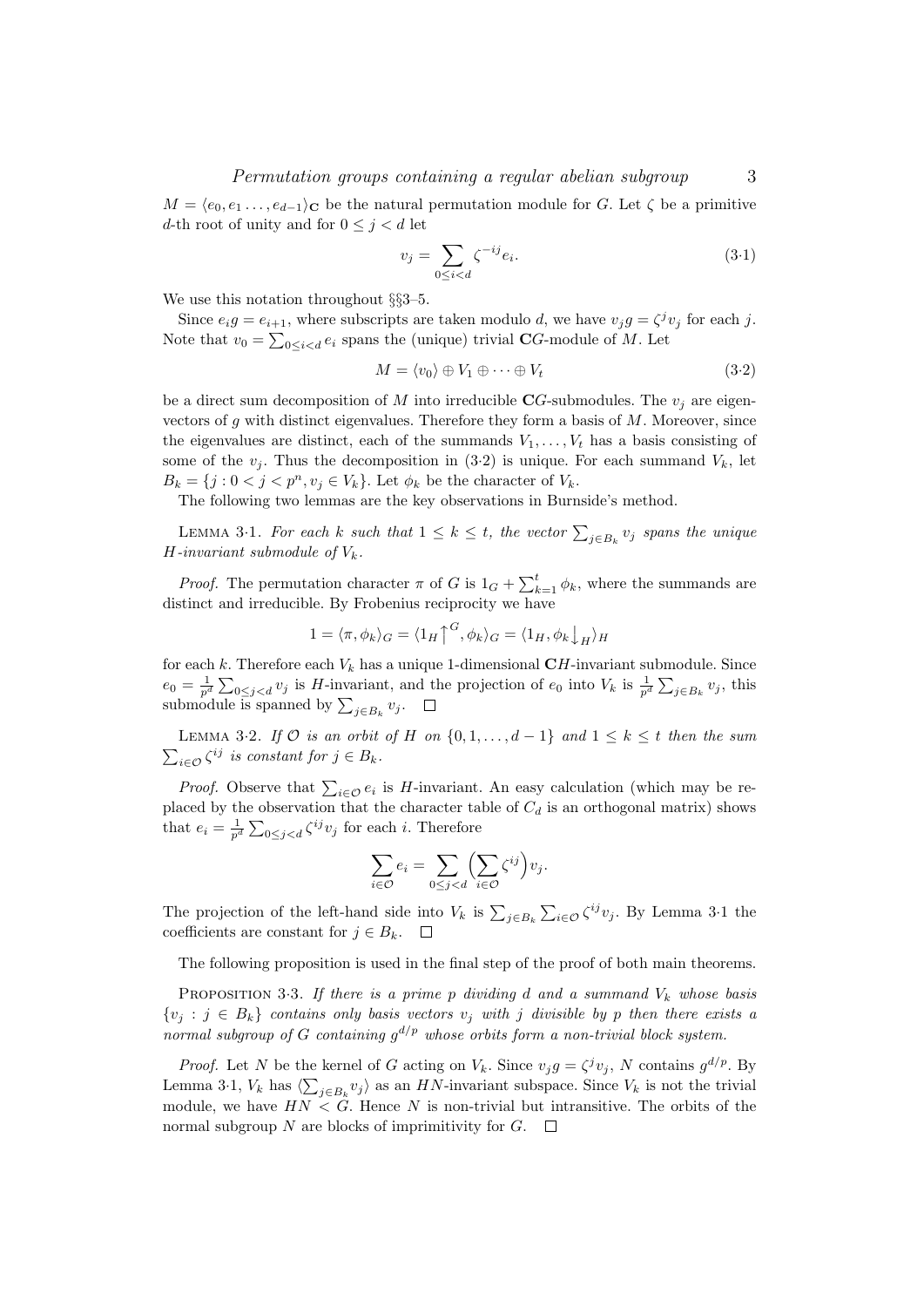### 4. Proof of Theorem 1·1

We use the notation from §3.

## First step

By hypothesis G has degree  $p^n$  where p is prime and  $n \geq 2$ . The Galois group Gal( $\mathbf{Q}(\zeta)$ : Q) of the field extension  $\mathbf{Q}(\zeta)$ : Q permutes the basis vectors  $v_j$  while preserving the unique direct sum decomposition (3.2). Hence Gal( $\mathbf{Q}(\zeta) : \mathbf{Q}$ ) permutes the sets  $B_1, \ldots, B_t$ . By Proposition 3.3, we may assume that every  $B_k$  contains some j not divisible by p. Hence, given any m such that  $0 < m < n$ , there exists j not divisible by p such that the set  $B_k$  containing  $p^m$  also contains j. Let  $B_\ell$  be the set containing 1. Since the Galois group is transitive on  $\{\zeta^j : 0 < j < p^n, p \nmid j\}$ , by conjugating  $\zeta^j$  to  $\zeta$ , we see that  $p^m c \in B_\ell$  for some c not divisible by p.

Recall that H is the point stabiliser of 0. Let P be the partition of  $\{1, \ldots, p^{n}-1\}$  into the orbits of H other than  $\{0\}$ . The previous paragraph and Lemma 3.2 imply that for all m such that  $0 < m < n$  there exists  $c_m \in \mathbb{N}$ , not divisible by p, such that

$$
\sum_{i \in \mathcal{O}} \zeta^i = \sum_{i \in \mathcal{O}} \zeta^{p^m c_m i} \tag{4-1}
$$

for each  $\mathcal{O} \in \mathcal{P}$ .

### Second step

We shall show by induction on n that  $(4-1)$  implies that  $P$  is the one-part partition. It then follows that H is transitive on  $\{1, \ldots, p^{n} - 1\}$  and so G is 2-transitive, as required.

Fix  $\mathcal{O} \in \mathcal{P}$ . Taking  $m = n - 1$  in (4.1) and applying Lemma 2.1 with  $\omega = \zeta^{p^{n-1}c_{n-1}}$ , we find that the coefficients in  $\sum_{i \in \mathcal{O}} \zeta^i$  are constant on the sets  $R(r) = \{r, r + p^{n-1}, \dots, r + p^{n-1}\}$  $(p-1)p^{n-1}$ } for  $0 < r < p^{n-1}$ . Hence  $\mathcal O$  is a union of some of these sets, together with some of  $\{p^{n-1}\}, \ldots, \{(p-1)p^{n-1}\}.$  The contributions from  $R(r)$  to  $(4\cdot 1)$  are

$$
\sum_{i \in R(r)} \zeta^i = 0,\tag{4.2}
$$

$$
\sum_{i \in R(r)} \zeta^{p^m c_m i} = p \zeta^{p^m c_m r}.
$$
\n(4.3)

Case  $n = 2$ .

Let  $\omega = \zeta^{pc_1}$ . Taking  $m = 1$  in (4.1) and substituting the relations in (4.2) and (4.3) we get

$$
\sum_{\substack{r \in \mathcal{O} \\ 0 < r < p}} 0 + \sum_{pi \in \mathcal{O}} \omega^i = \sum_{\substack{r \in \mathcal{O} \\ 0 < r < p}} p\omega^r + \sum_{\substack{pi \in \mathcal{O} \\ 0 < i < p}} 1.
$$

This rearranges to

$$
\left| \{ \mathcal{O} \cap \{p, 2p, \dots, (p-1)p\} \right| + \sum_{0 < i < p} (p[i \in \mathcal{O}] - [pi \in \mathcal{O}]) \omega^i = 0,
$$

where the Iverson bracket  $[P]$  is 1 if the statement P is true, and 0 if false. Since the minimal polynomial of  $\omega$ , namely  $1 + X + \cdots + X^{p-1}$ , has degree  $p-1$  and constant coefficients, it follows that  $\left|\{\mathcal{O} \cap \{p, \ldots, (p-1)p\}\right| = p-1$  and  $i \in \mathcal{O}$  for each i such that  $0 < i < p$ . Thus  $\mathcal{O} = \{1, \ldots, p^2 - 1\}$  as required.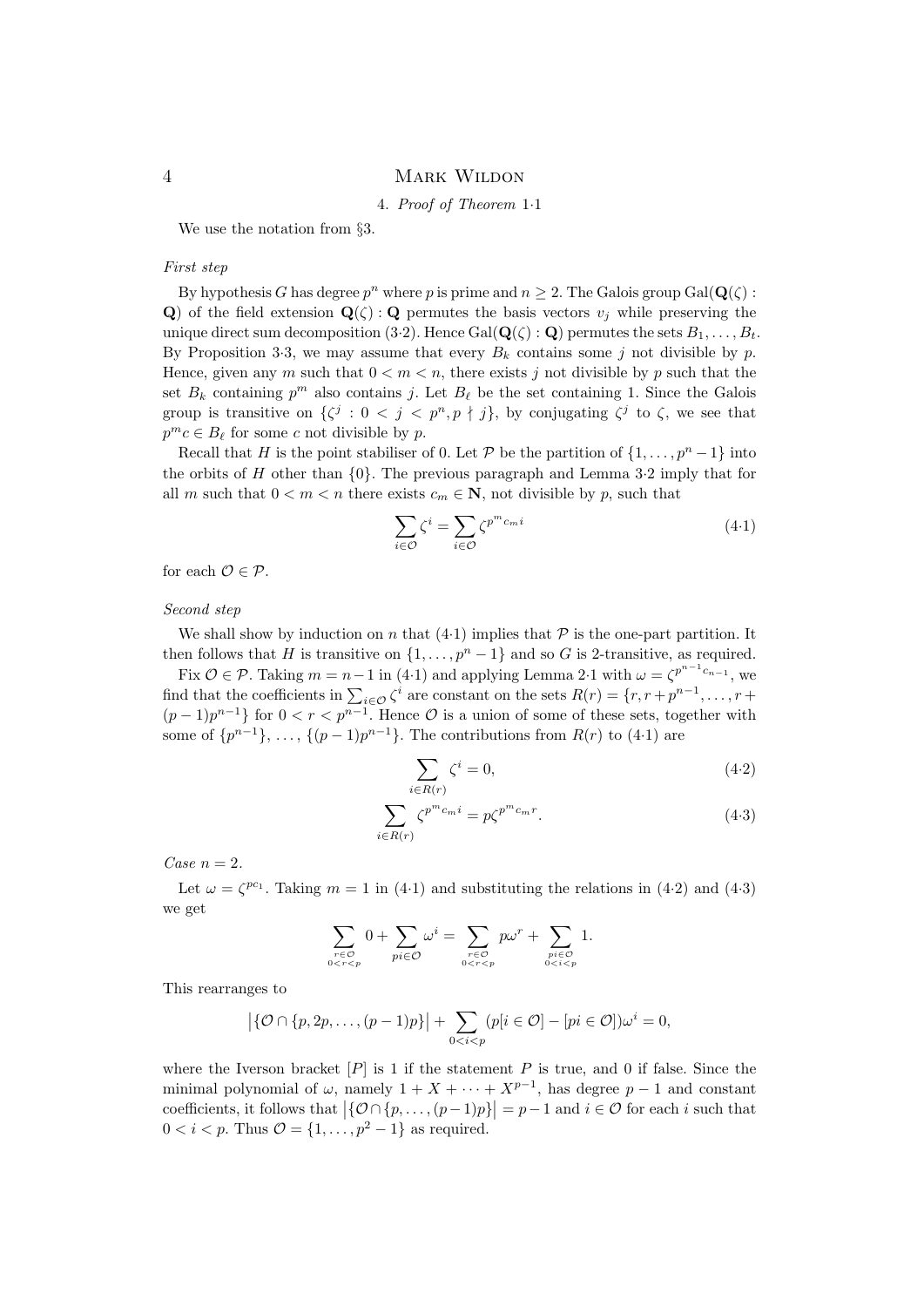### Inductive step

Let  $n \geq 3$ . Let  $T = \{p^{n-1}, \ldots, (p-1)p^{n-1}\}$ . Substituting (4.3) in the right-hand-side of (4.1) for first  $m = 1$  and then a general m such that  $0 \le m \le n$ , we have

$$
\sum_{\substack{r \in \mathcal{O} \\ 0 \le r < p^{n-1}}} p\zeta^{pc_1r} + |\mathcal{O} \cap T| = \sum_{\substack{r \in \mathcal{O} \\ 0 \le r < p^{n-1}}} p\zeta^{p^m c_m r} + |\mathcal{O} \cap T|.
$$

For each  $\mathcal{O} \in \mathcal{P}$ , define  $\mathcal{O}_* = \mathcal{O} \cap \{1, \ldots, p^{n-1} - 1\}$ . Clearly  $\{\mathcal{O}_* : \mathcal{O} \in \mathcal{P}\}$  is a set partition of  $\{1, \ldots, p^{n-1}-1\}$ . Let  $\zeta_{\star} = \zeta^{pc_1}$  and, for each m such that  $0 < m < n$ , choose  $d_m \in \mathbb{N}$  such that  $c_1 d_m \equiv c_m \mod p$ . We may suppose that  $d_1 = 1$ . Replacing r with  $i_{\star}$ , the previous displayed equation implies

$$
\sum_{i_{\star} \in \mathcal{O}_{\star}} \zeta_{\star}^{i} = \sum_{i_{\star} \in \mathcal{O}_{\star}} \zeta_{\star}^{p^{m-1} d_{m} i_{\star}}.
$$

Comparing with (4·1), we see that all the conditions are met to apply the inductive hypothesis. Hence  $\mathcal{O}_\star = \{1, \ldots, p^{n-1} - 1\}$  and so  $\mathcal O$  contains  $\{1, \ldots, p^n - 1\} \backslash T$ . By (4·2) and (4.3) we have  $\sum_{i \in \{1, ..., p^n-1\} \setminus T} \zeta^i = 0$  and

$$
\sum_{0
$$

Substituting these two results in the case  $m = 1$  of  $(4.1)$  we get

$$
\sum_{p^{n-1}i\in\mathcal{O}\cap T}\zeta^{p^{n-1}i}=-p+|\mathcal{O}\cap T|.
$$

It follows, as in the final step of the case  $n = 2$ , that  $|O \cap T| = p - 1$  and so  $O \supset T$  and  $\mathcal{O} = \{1, \ldots, p^n - 1\}$ , as required.

## 5. Proof of Theorem 1·2

We continue from the end of §3. Thus G acts on  $\{0, 1, \ldots, d-1\}$  and has  $\langle g \rangle \cong C_d$  as a regular cyclic subgroup. Let  $\vartheta : \langle g \rangle \to \mathbf{C}$  be the faithful linear character of  $\langle g \rangle$  defined by  $\vartheta(g) = \zeta$ , where as before  $\zeta$  is a primitive d-th root of unity. For  $1 \leq k \leq t$ , let  $\pi_k$  be the character of  $V_k$  restricted to  $\langle g \rangle$ . Since  $\langle v_j \rangle$  affords  $\vartheta^j$ , we have  $\pi_k = \sum_{j \in B_k} \vartheta^j$ . Since the sets  $B_1, \ldots, B_t$  are disjoint, the characters  $\pi_k$  are linearly independent. Moreover G acts on  $\{\vartheta^j : 0 \le j < d\}$  by  $(\vartheta^j)^x = \vartheta^{jx}$  for  $x \in G$ , and by Lemma 3.1, the  $\pi_k$  span the H-invariant subspace of  $\langle \vartheta^j : 0 \le j < d \rangle_{\mathbf{C}}$ . It follows from Exercise 3.5.5 in [13] that this subspace is closed under multiplication.

Let p be a prime dividing d. The character of  $V_k^{\otimes p}$  is  $\pi_k^p$ . Since  $(a+b)^p \equiv a^p + b^p \mod{p}$ p for all  $a, b \in \mathbb{Z}$ , we have

$$
\pi_k^p = \sum_{0 \le r < d/p} \left| \{ j \in B_k : j p \equiv r p \bmod d \} \right| \vartheta_{rp} + p \pi \tag{5.1}
$$

for some character  $\pi$  of  $\langle g \rangle$ . By the end of the previous paragraph, we may write  $\pi_k^p$  –  $p\pi = a\mathbb{1}_H + \sum_{\ell=1}^t a_\ell \pi_\ell$  where  $a, a_1, \ldots, a_t \in \mathbb{Z}$ . By the linear independence of the  $\pi_\ell$ , it follows from (5·1) that if  $a_\ell \neq 0$  then  $\pi_\ell$  contains only characters of the form  $\vartheta_{rp}$  with  $1 \leq r < d/p$ . Thus for any such  $\ell$ ,  $B_{\ell}$  contains only basis vectors  $v_j$  with j divisible by p and, by Proposition 3.3, G is imprimitive. We may therefore assume that  $\left|\{j \in B_k : j p \equiv 1\} \right|$ rp mod  $d$ } is a multiple of p for each r such that  $1 \le r < d/p$ . Identifying  $\{0, 1, \ldots, d-1\}$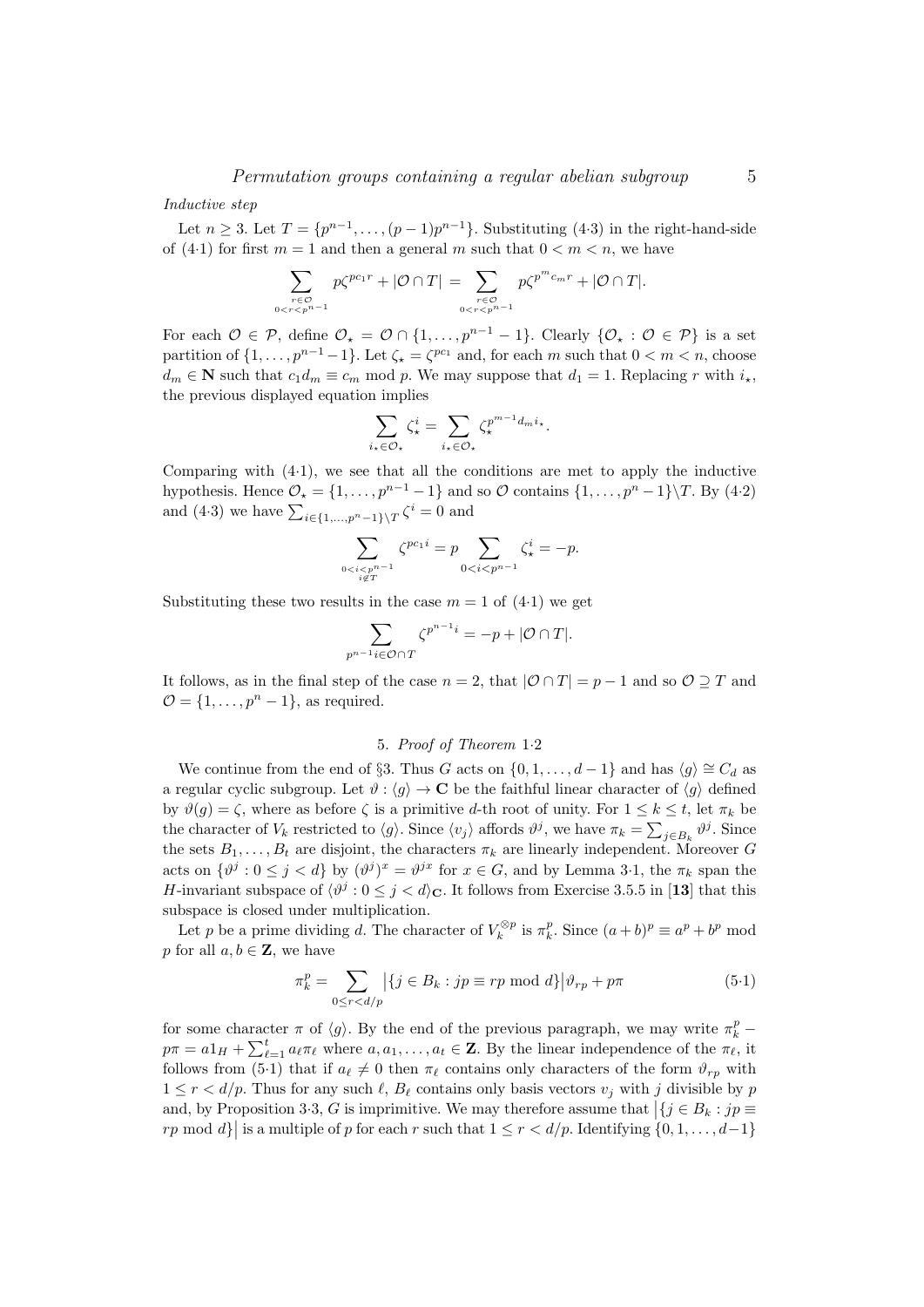with  $\mathbf{Z}/d\mathbf{Z}$ , note that  $jp \equiv rp \mod d$  if and only if  $j \in r + \langle d/p \rangle$ . Therefore for each prime p dividing d, each  $B_k$  is the union of a subset of  $\langle d/p \rangle$  and some proper cosets  $r + \langle d/p \rangle$ .

Let q be a prime dividing d other than p. Since the subgroups  $\langle d/p \rangle$  and  $\langle d/q \rangle$  of  $\mathbf{Z}/d\mathbf{Z}$ meet in 0, each member of  $\langle d/p \rangle \langle 0 \rangle$  is in a proper coset of  $\langle d/q \rangle$ , and similarly with p and q swapped. By the conclusion of the previous paragraph, if  $B_k$  meets  $\langle d/pq \rangle$  then  $B_k$ contains  $\langle d/pq\rangle$  {0}. At most one  $B_k$  has this property. If  $t = 1$  then G is 2-transitive, so we may assume that  $d > pq$  and there exists  $B_k$  not meeting  $\langle d/pq \rangle$ . For this  $B_k$  there exist  $r_1, \ldots, r_s$  such that  $0 < r_1 < \ldots < r_s < d/pq$  and

$$
B_k = \bigcup_{e=1}^s (r_e + \langle d/pq \rangle).
$$

Thus  $|B_k|$  = spq and

$$
\overline{\pi_k}\pi_k = s(\vartheta_0 + \vartheta_{d/pq} + \dots + \vartheta_{(pq-1)d/pq}) + \psi
$$
\n(5.2)

where the coefficient of  $\vartheta_j$  in  $\psi$  is equal to the number of pairs  $(e, e')$  such that  $j \in$  $-r_e + r_{e'} + \langle d/pq \rangle$ . There are exactly s such pairs if and only if for all e there exists a unique e' such that  $r_e + j + \langle d/pq \rangle = r_{e'} + \langle d/pq \rangle$ , or, equivalently, if and only if  $B_k + j = B_k$ , where the addition is performed in  $\mathbf{Z}/d\mathbf{Z}$ . Let

$$
J = \{ j \in \mathbf{Z}/d\mathbf{Z} : B_k + j = B_k \}.
$$

Since J is a subgroup of  $\mathbb{Z}/d\mathbb{Z}$  containing  $d/pq$  we have  $J = \langle m \rangle$  for some m dividing  $d/pq$ . Since  $0 \notin B_k$ , and so  $-r_1, \ldots, -r_s \notin J$ , we have  $m > 1$ . Thus (5·2) may be rewritten as

$$
\overline{\pi}_k \pi_k = s(\vartheta_0 + \vartheta_m + \dots + \vartheta_{n-m}) + \phi
$$

where  $\langle \phi, \vartheta_i \rangle < s$  for all j not divisible by m. By the linear independence of  $\pi_1, \ldots, \pi_t$ , there exists  $\pi_k$  such that if  $\langle \pi_k, \vartheta_j \rangle > 0$  then j is a multiple of m. The result now follows from Proposition 3·3.

#### 6. A historical survey of Burnside's method and B-groups

#### 6·1. Burnside's work for prime-power degree

We begin in 1901 with [3,  $\S7$ ], in which Burnside used character-theoretic arguments to prove the following important dichotomy. (All of the papers of Burnside discussed below appear in Volume II of his collected works [8].)

THEOREM 6.1 (Burnside 1901 [3,  $\S7$ ]). A permutation group of prime degree p is either 2-transitive or contains a normal subgroup of order p.

In the following §8 Burnside proves Theorem 1·1 for permutation groups of odd degree  $p<sup>2</sup>$  using character theory. He comments 'It appears highly probable that this result may be extended to any group of odd order which contains a regular substitution of order equal to the degree of the group; but I have not yet succeeded in proving this.'

In the revised second edition of his textbook [6], Burnside added five entirely new chapters on linear groups and characters. Most notably these include the well-known character-theoretic proof of the  $p^a q^b$ -Theorem. In §251 he used the method of cyclotomic sums and basis sets, introduced in his 1906 paper [4, §7] but presented in his textbook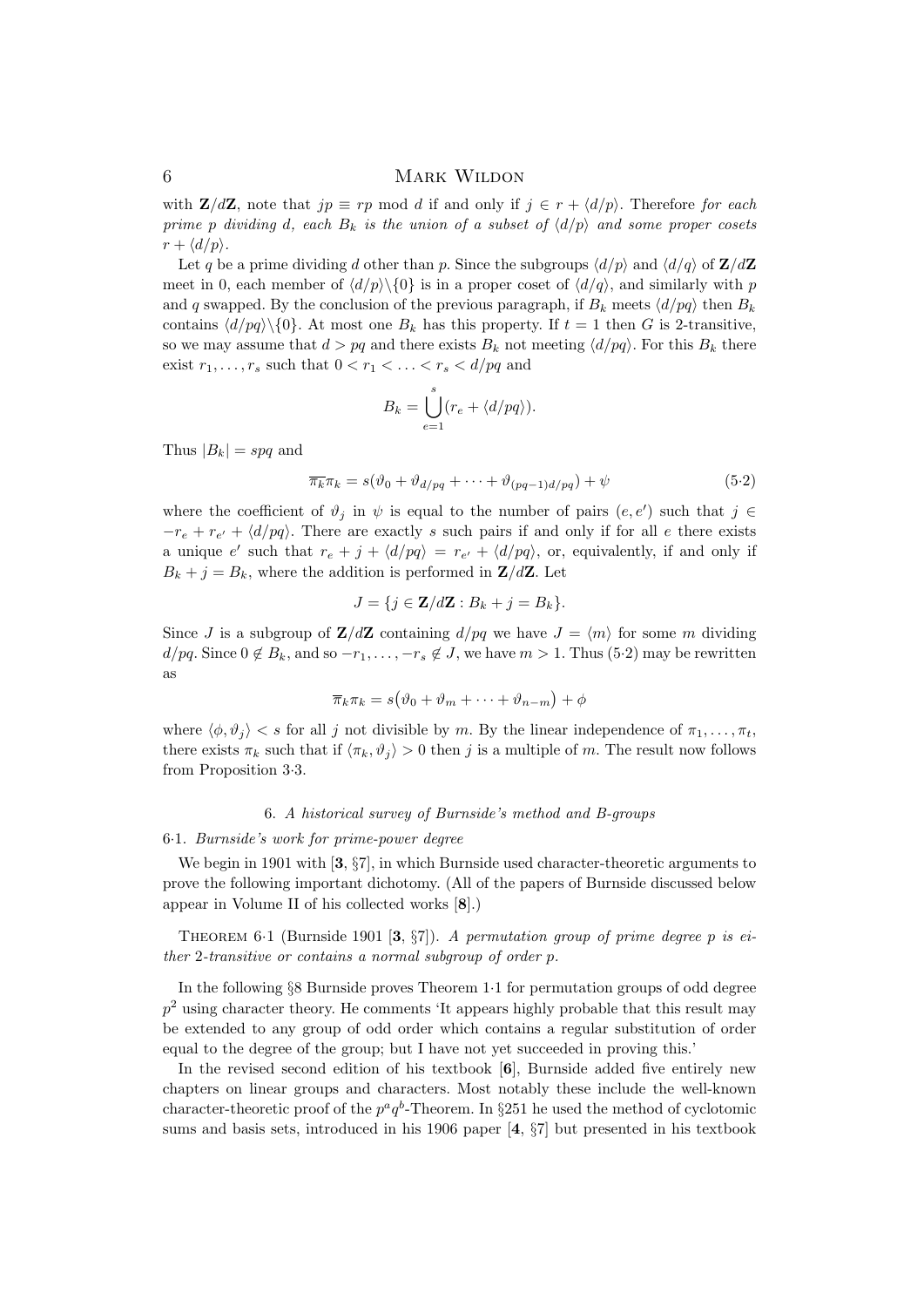with some simplifications, to prove Theorem  $6·1$ . The following §252, whose correct part was presented in §3, attempts to prove Theorem 1·1. Burnside's argument appears to have been generally accepted, both at the time and later, until Neumann pointed out the error in his essay in [38]. For example, it is cited without critical comment by Wielandt in [37]. Its mistake is to assert that the only solutions to (4.1) when  $m = n - 1$  have  $|\mathcal{O}| = p^n - 1$ . This gives one solution, but there are others.

Recall that if  $1 \leq r < p^{n-1}$  then  $R(r) = \{r, r + p^{n-1}, \ldots, r + (p-1)p^{n-1}\}.$  Define  $Z \subseteq \{1, \ldots, p^{n}-1\}$  to be *null* if there exists  $s \in \mathbb{N}_0$  and distinct  $r_{ij} \in \{1, \ldots, p^{n-1}-1\}$ for  $0 \le i \le p-1$  and  $1 \le j \le s$  such that  $r_{ij} \equiv i \mod p$  for each i and j and  $Z = \bigcup_{i=0}^{p-1} \bigcup_{j=1}^{s} R(r_{ij}).$ 

PROPOSITION 6.2. Let  $n \geq 2$  and let  $\omega$  be a primitive p-th root of unity. Let  $\mathcal{O} \subseteq$  $\{1, \ldots, p^n-1\}$ . Then

$$
\sum_{i\in\mathcal{O}}\zeta^i=\sum_{i\in\mathcal{O}}\omega^i
$$

if and only if either

(i)  $\mathcal{O}$  is null; or

(ii)  $\mathcal{O} = \{p^{n-1}, \ldots, (p-1)p^{n-1}\}$   $\cup \bigcup_{i=1}^{p-1} R(r_i)$   $\cup$  Z where Z is null, the  $r_i$  are distinct elements of  $\{1,\ldots,p^{n-1}-1\}\$  and  $r_i \equiv i \mod p$  for each i.

The proof is similar to the inductive step in  $\S4$ ; we use  $(4.2)$  and  $(4.3)$  to show that if Z is null then  $\sum_{i\in\mathbb{Z}}\xi^i=\sum_{i\in\mathbb{Z}}\omega^i=0$ , and Lemma 2·1 to show that  $\mathcal{O}\backslash\{p^{n-1},\ldots,(p-1)\}$ 1) $p^{n-1}$  is a union of the sets  $R(r)$ . Note that since  $r_{01} \equiv 0 \mod p$ , and  $1 \le r_{01} < p^{n-1}$ , Case (i) is relevant only when  $n \geq 3$ . The smallest possible  $\mathcal O$  has size  $p^2 - 1$ , coming from Case (ii); this shows Burnside's claim is false whenever  $p > 3$  or  $n > 3$ . The lack of structure in the solutions, beyond that captured by the sets  $R(r)$ , suggests that any fix to Burnside's proof must involve significant further ideas.

## 6·2. Burnside's 1921 paper

In [5], Burnside claimed a 'remarkably simple' proof that every abelian group that is not elementary abelian is a B-group, as conjectured at the end of  $\S 252$  of  $[6]$ . (Of course Burnside did not use the term 'B-group'.) The groups  $S_d \wr S_2$  in their primitive action for d composite, seen in Example 1 below, show that this result is false. In  $[31]$ , §15], D. Manning raised this family of counterexamples and observed 'the first and most important part of the proof must contain a serious mistake'.

In today's language, Burnside considers a permutation group  $G$  of degree  $dd'$  acting on  $\{0, \ldots, d-1\} \times \{0, \ldots, d'-1\}$ , containing a regular subgroup  $K = \langle g_d \rangle \times \langle g'_{d'} \rangle$  where  $g_d = (0, 1, \ldots, d-1)$  and  $g'_{d'} = (0, 1, \ldots, d'-1)$ . The natural CG-permutation module M factorizes on restriction to K as  $\langle e_0, \ldots, e_{d-1} \rangle \otimes \langle e'_0, \ldots, e'_{d'-1} \rangle$ . Let  $\zeta_d$ ,  $\zeta_{d'} \in \mathbf{C}$  be primitive roots of unity of orders  $d$  and  $d'$ , respectively. The analogue of the  $v_j$  basis element defined earlier in (3·1) is

$$
v_{(j,j')} = \sum_{0 \leq i < d} \zeta_d^{-ij} e_i \otimes \sum_{0 \leq i' < d'} \zeta_{d'}^{-i'j'} e'_{i'}
$$

where  $0 \leq j < d$  and  $0 \leq j' < d'$ . As before, M has a unique decomposition  $\langle v_{(0,0)} \rangle \oplus$  $V_1 \oplus \cdots \oplus V_t$  where each irreducible summand  $V_k$  has a basis  $\{v_{(j,j')} : (j,j') \in B_k\}$  for some subset  $B_k$  of  $\{0, \ldots, d-1\} \times \{0, \ldots, d'-1\}$ . Let  $\phi_k$  be the character of  $V_k$ . The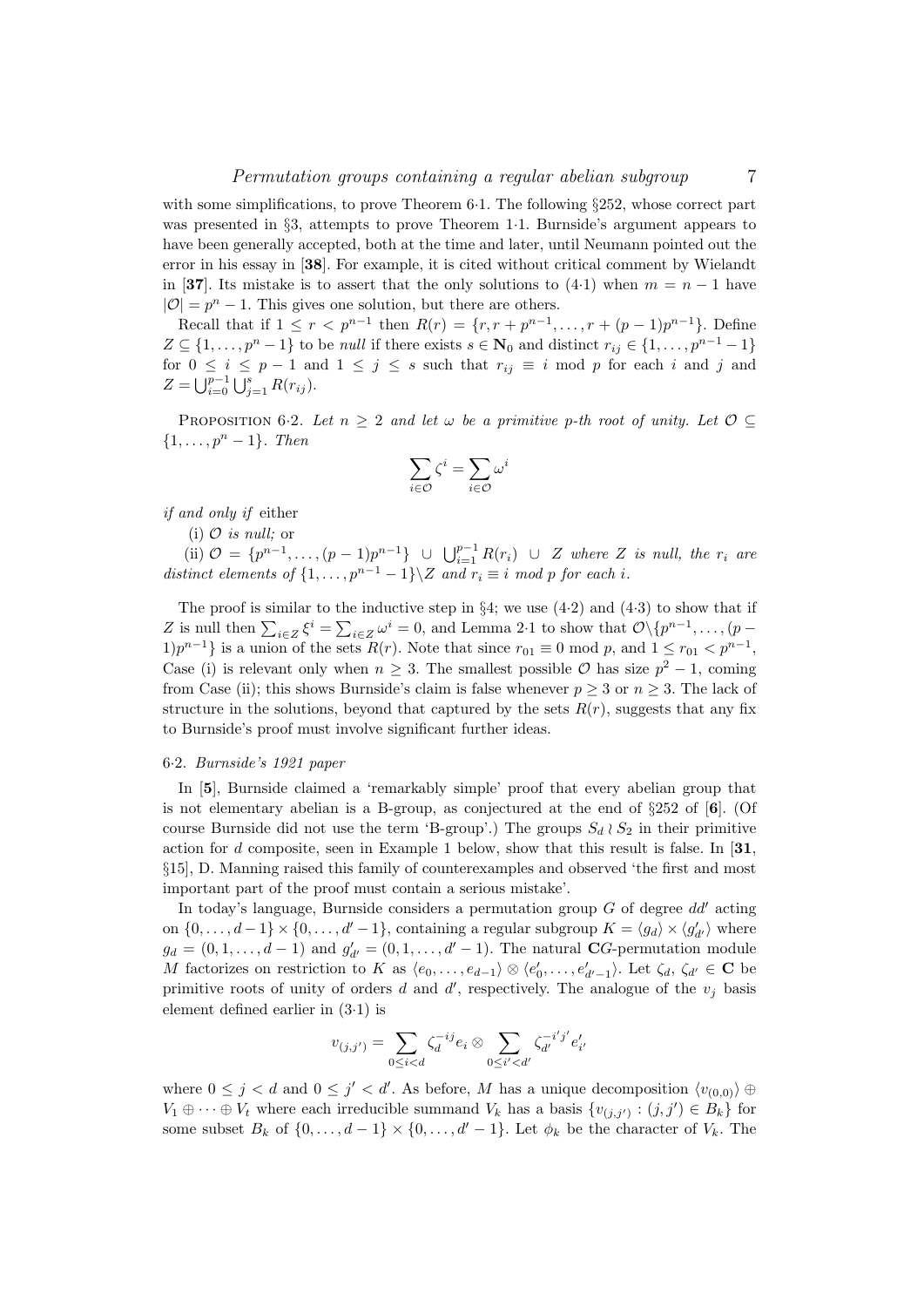analogue of Lemma 3.2 is that if  $\mathcal O$  is an orbit of the point stabiliser H of  $(0,0)$ , and  $1 \leq k \leq t$  then

$$
\sum_{(i,i')\in\mathcal{O}} \zeta_d^{ij} \zeta_{d'}^{i'j'} \tag{6.1}
$$

is constant for  $(j, j') \in B_k$ . Burnside proves this, and also proves (in a similar way) the dual relation that the character value  $\phi_k(g_d^ig_{d'}^{i'j}) = \sum_{(j,j') \in B_k} \zeta_d^{ij} \zeta_{d'}^{i'j'}$  is constant for  $(i, i') \in \mathcal{O}$ . Hence

$$
\sum_{(i,i')\in\mathcal{O}}\sum_{(j,j')\in B_k}\zeta_d^{ij}\zeta_{d'}^{i'j'} = |B_k|\sum_{(i,i')\in\mathcal{O}}\zeta_d^{ij}\zeta_{d'}^{i'j'}
$$
(6.2)

$$
= |\mathcal{O}| \sum_{(j,j') \in B_k} \zeta_d^{ij} \zeta_{d'}^{i'j'} \tag{6.3}
$$

provided  $(j, j') \in B_k$  in the right-hand side of  $(6.2)$  and  $(i, i') \in \mathcal{O}$  in the right-hand side of (6.3). Burnside chooses  $B_k$  to contain  $(d/q, 0)$  where q is a prime factor of d and  $\mathcal O$  to contain (1,0). By taking  $(j, j') = (d/q, 0)$  in (6.2) and  $(i, i') = (1, 0)$  in (6.3) he obtains  $|B_k|\sum_{(i,i')\in\mathcal{O}}\zeta_d^{id/q}=|\mathcal{O}|\sum_{(j,j')\in B_k}\zeta_d^j=|\mathcal{O}|\phi_k(g_d),$  and so

$$
\phi_k(g_d) = \frac{|B_k|}{|\mathcal{O}|} \sum_{(i,i') \in \mathcal{O}} \omega^i \tag{6.4}
$$

where  $\omega = \zeta_d^{d/q}$  $\frac{d}{d}$  is a primitive root of unity of order q.

The fourth displayed equation on page 484 of [5] claims that  $\phi_k(g_d^q) = |\mathcal{B}_k|$ , and so  $g_d^q$ is in the kernel of  $\phi_k$ . It appears that Burnside substitutes  $g_d^q$  for  $g_d$  in (6.4), and replaces  $ω$  with  $ω<sup>q</sup>$ . If (6.4) expressed  $φ<sub>k</sub>(g<sub>d</sub>)$  as a sum of eigenvalues, as in (6.3), this would be legitimate. However this is not the case, and the following example shows that Burnside's claim is in general false.

Example 1. Let  $d \in \mathbb{N}$ . Let S be the symmetric group on the set  $\{0, 1, \ldots, d-1\}$ . Let  $N = S \times S$  and let  $G \cong S \wr C_2$  be the wreath product  $N \rtimes \langle \tau \rangle$  where  $\tau$  has order 2 and acts on N by  $(g, g')^{\tau} = (g', g)$ . In the action of G on  $\{0, 1, \ldots, d-1\}^2$ , the point stabiliser H of (0,0), namely  $(T \times T) \rtimes \tau$  where T is the symmetric group on  $\{1, \ldots, d-1\}$ , has two non-singleton orbits:  $\{(j, 0), (0, j) : 1 \le j < d\}$  and  $\{(j, j') : 1 \le j, j' < d\}$ . Therefore G is not 2-transitive. Provided  $d \geq 3$ , H is a maximal subgroup of G, so G is primitive. Let  $g_d = g'_d = (0, 1, \ldots, d-1)$ . Since  $\langle g_d \rangle \times \langle g'_d \rangle \leq N$  acts regularly,  $C_d \times C_d$  is not a B-group whenever  $d \geq 3$ .

Let  $d \geq 3$ . The natural permutation character of S is  $1_S + \chi$  where  $\chi$  is irreducible. By the branching rule (see [21, Ch. 9] or [20, Lemma 2.3.10]),  $\chi$  is the unique non-trivial character of  $S$  whose restriction to  $T$  contains the trivial character. By the classification of irreducible characters of wreath products [20, Theorem 4.3.34], it follows that the irreducible characters of G that contain the trivial character on restriction to H are  $1_G$ ,  $\phi$  and  $\chi^{\times 2}$ , where  $\phi = (\chi \times 1_S)\uparrow_N^G$  and  $\chi^{\times 2}$  is the unique character of G whose restriction to N is  $\chi \times \chi$ . By Frobenius reciprocity, the permutation character of M is  $1_G + \phi + \chi^{\times 2}$ . Considering restrictions to  $\langle g_d \rangle \times \langle g'_d \rangle$ , we get  $M = \langle v_{(0,0)} \rangle \oplus \langle v_{(j,0)}, v_{(0,j')} : 1 \le j < d, 1 \le j$  $j' < d$   $\oplus \langle v_{(j,j')} : 1 \leq j, j' < d \rangle$ . The second summand has character  $\phi$  and contains  $v_{(1,0)}$  and  $v_{(0,1)}$ , so is a faithful CG-module. Thus, contrary to Burnside's claim, no nonidentity power of  $g_d$  is in the kernel of  $\phi$ . Burnside's conclusion, that G has a proper normal subgroup containing  $g_d^q$  holds, since we may take the base group N, but clearly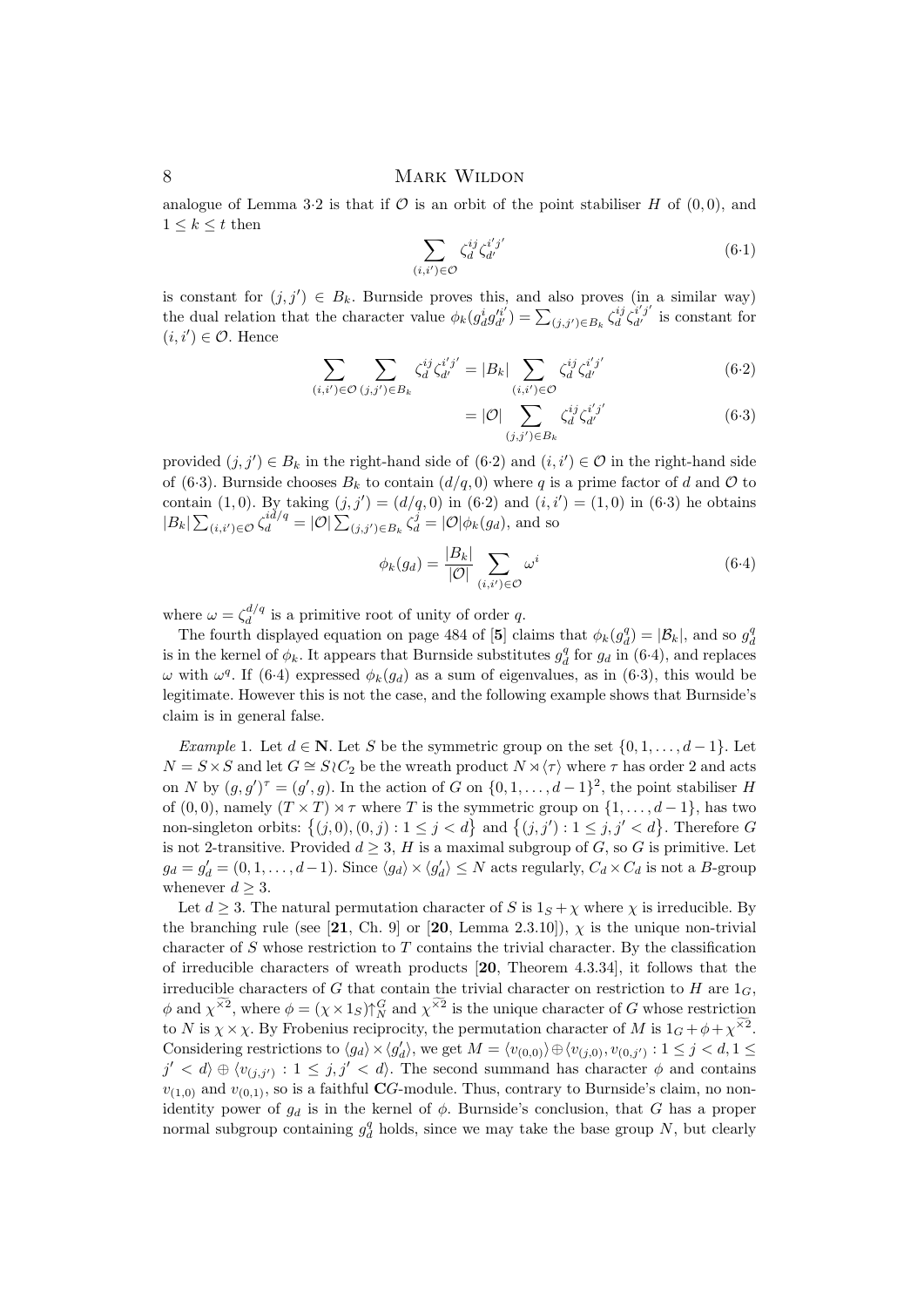Burnside intends the normal subgroup to be the kernel of  $\phi$ , so that Proposition 3.3 can be applied, and the kernel of  $\phi$  is trivial.

The penultimate paragraph of Burnside's paper considers the case where  $d$  and  $d'$ are distinct primes. This is the hardest part of the paper to interpret: the claims are correct, but the argument has a significant gap. Burnside has already assumed that  $G$  is not 2-transitive. If a basis set  $B_k$  is contained in  $\{(1,0), \ldots, (d-1,0)\}\)$  then, identifying  $(j, j')$  with  $d'j + dj'$  mod dd', Proposition 3.3 implies that G has a normal intransitive subgroup N containing  $\langle q_d \rangle$ . This gives the first of Burnside's claims. While not stated explicitly, it seems that Burnside then assumes, as he may, that no  $B_k$  is contained in  $\{(1,0),\ldots,(d-1,0)\}.$  He makes two further claims, equivalent to the following:

- (i) If  $B_k$  meets  $\{(1,0), \ldots, (d-1,0)\}$  then  $B_k$  is a union of sets each of the form  $\{(j, 0), (j, 1), \ldots, (j, d' - 1)\}\$  where  $1 \leq j < d$ .
- (ii) there is a set  $B_\ell$  contained in  $\{(0, 1), \ldots, (0, d' 1)\}.$

Clearly (i) implies (ii), and by Proposition  $3.3$ , (ii) implies that G has a normal intransitive subgroup N containing  $\langle g'_{d'} \rangle$ . To prove (i), we use the italicised conclusion of the second paragraph in the proof of Theorem 1.2 in §5: taking  $p = d'$ , this implies that  $B_k$ is the union of a subset of  $\{(0, 1), \ldots, (0, d' - 1)\}\$  and some sets of the required form. Since  $[\mathbf{Q}(\zeta_{dd'}) : \mathbf{Q}(\zeta_d)] = \phi(dd')/\phi(d) = \phi(d') = [\mathbf{Q}(\zeta_{d'}) : \mathbf{Q}]$ , the stabiliser of  $\zeta_d$  in the Galois group  $Gal(\mathbf{Q}(\zeta_{dd'}) : \mathbf{Q})$  acts transitively on the roots  $\zeta_{d'}, \ldots, \zeta_{d'}^{d'-1}$ . By the hypothesis in (i) there exists  $(j, 0) \in B_k$ . For each r' such that  $1 \leq r' < d'$  there exists  $\sigma' \in \text{Gal}(\mathbf{Q}(\zeta_{dd'}) : \mathbf{Q})$  such that  $\zeta_{d}^{\sigma'} = \zeta_{d}$  and  $\zeta_{d'}^{\sigma'} = \zeta_{d'}^{\sigma'}$ . Since  $v_{(j,0)}^{\sigma'} = v_{(j,0)}$  and  $v_{(0,1)}^{\sigma'} = v_{(0,r')}$ , we see that if  $B_k$  meets  $\{(0,1), \ldots, (0, d'-1)\}\)$  then it contains this set; a similar argument, taking  $\sigma \in \text{Gal}(\mathbf{Q}(\zeta_{dd'}) : \mathbf{Q})$  such that  $\zeta_d^{\sigma} = \zeta_d^r$  and  $\zeta_{d'}^{\sigma} = \zeta_{d'}$  now shows that  $B_k = \{0, \ldots, d-1\} \times \{0, \ldots, d'-1\} \setminus \{(0, 0)\}\)$ , and so G is 2-transitive, contrary to assumption. Therefore (i) holds.

Having proved (i), we instead follow Burnside's argument for (i) and (ii). Burnside chooses  $\mathcal O$  to contain  $(1,1)$  and takes  $(m,0) \in B_k$ . By  $(6·2)$  and  $(6·3)$ ,  $|\mathcal O| \sum_{j'=0}^{d'-1} c_{j'} \zeta_{d'}^{j'} =$  $|B_k| \sum_{(i,i') \in \mathcal{O}} \zeta_d^{im}$ , where  $c_{j'} = \sum_{j:(j,j') \in B_k} \zeta_d^j$  for  $j' \in \{0,1,\ldots,d'-1\}$ . According to Burnside, this implies that the coefficients  $c_{j'}$  are constant for all j'. It appears that Burnside assumes that every rational relation between the powers of  $\zeta_{d'}$  is a multiple of  $1 + \zeta_{d'} + \cdots + \zeta_{d'}^{d'-1}$ . But a more general relation is  $a + \zeta_{d'} + \cdots + \zeta_{d'}^{d'-1} = a - 1$ , so we can only conclude that the  $c_{j'}$  are constant for  $j' \in \{1, ..., d' - 1\}$ . However, it is true that if  $\sum_{j\in J}\zeta_d^j = \sum_{j\in K}\zeta_d^j$  for non-empty sets  $J, K \subseteq \{0,1,\ldots,d-1\}$  then  $J = K$ , so this weaker conclusion implies that, for each  $j' \in \{1, \ldots, d'-1\}$ , either  $\{j : (j, j') \in B_k\} \supseteq \{1, \ldots, d-1\}$  or  $\{j : (j, j') \in B_k\} \subseteq \{0\}$ . Hence

(i)' If  $B_k$  meets  $\{(1,0), \ldots, (d-1,0)\}$  then  $B_k$  is a union of sets of the form  $\{(j,0)\}$ and  $\{(j, 1), \ldots, (j, d' - 1)\}\$  where  $1 \leq j < d$ .

The Galois action of the automorphisms  $\sigma$  in our proof of (i) shows that (i)' implies (ii). Therefore Burnside's argument can be corrected.

The final sentence of the paragraph we have been reading is 'It is clear that the same method of proof will apply, when the transitive Abelian subgroup has three or more independent generators'. Taking  $d = 4$  in Example 1, we see that the subgroup  $\langle (0, 1, 2, 3) \rangle \times \langle (0, 1)(2, 3), (0, 2)(1, 3) \rangle \leq G$  acts regularly in the primitive action of G on  $\{0, 1, 2, 3\}^2$ . Therefore  $C_4 \times C_2 \times C_2$  is not a B-group and Burnside's claim is false. The use of the Galois action in the previous paragraph required that both  $d$  and  $d'$  are prime.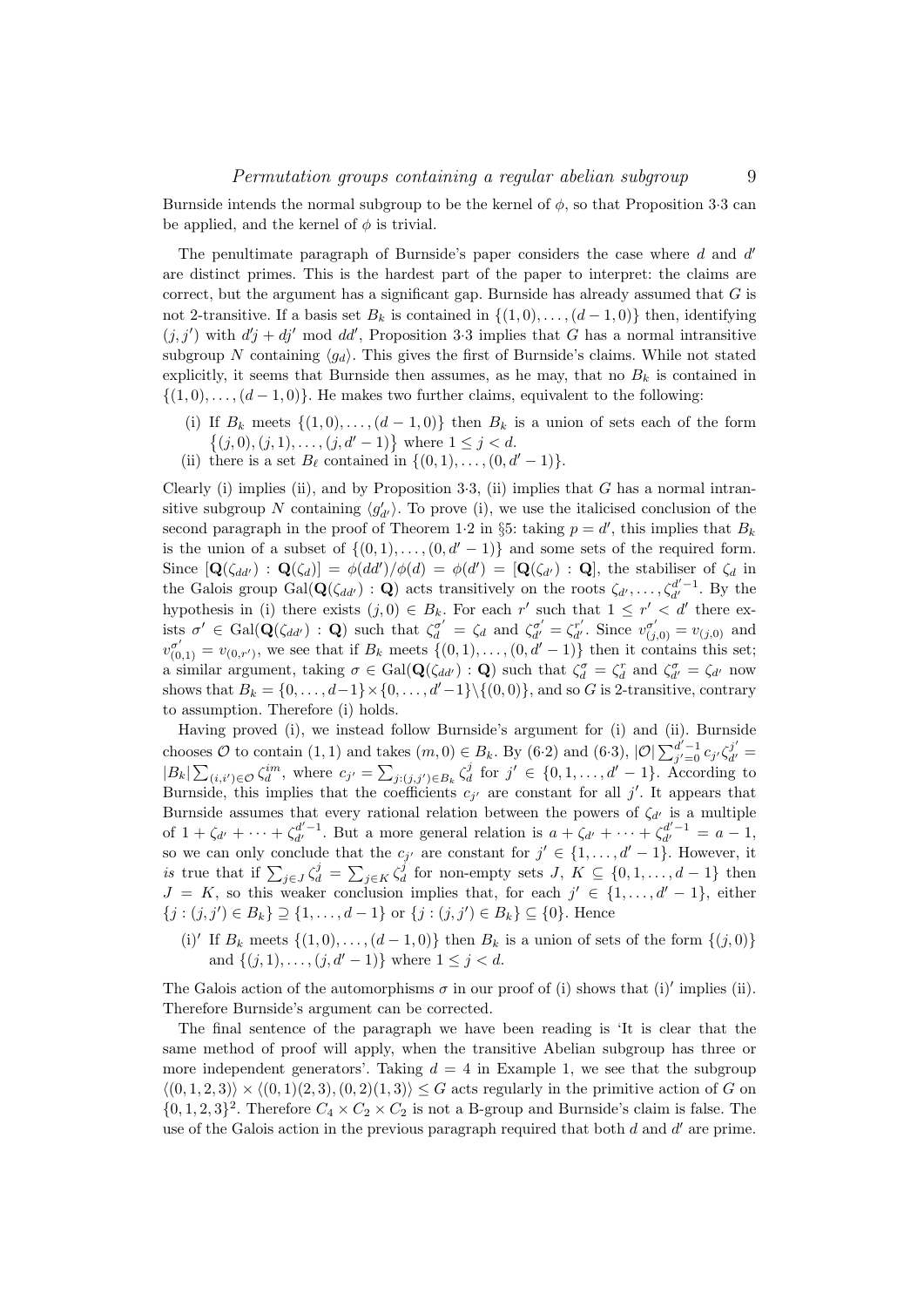In §6.5 below we extend the correct part of Burnside's proof to show that if  $p$  is an odd prime and  $n \in \mathbb{N}$  then  $C_{2^n}$ ,  $C_{2^n p}$  and  $C_{2p^n}$  are B-groups. A proof of Conjecture 6.3 will rehabilitate Burnside's method for cyclic groups.

### 6·3. Manning's 1936 paper

In [31], D. Manning claimed a proof, using Burnside's method, that if  $p$  is prime and  $a > b$  then  $C_{p^a} \times C_{p^b}$  is a B-group. It is reported in [37, page 67] that she later acknowledged that the critical Lemma II in [31] is false. We extend Example 1 to show this.

Example 2. Recall from Example 1 that S is the symmetric group on  $\{0, 1, \ldots, d-1\}$ and  $G \cong S \setminus C_2$  acting primitively on  $\{0, 1, \ldots, d-1\}^2$ . We took  $g_d = g'_d = (0, 1, \ldots, d-1)$ . By Example 1, the natural CG-permutation module has a summand with basis set  $B = \{(j, 0), (0, j'): 1 \leq j < d, 1 \leq j' < d\}$ , with respect to the chosen generators  $(g_d, 1)$ and  $(1, g'_d)$  of the regular subgroup  $K = \langle g_d \rangle \times \langle g'_d \rangle$ .

We have

$$
v_{(j,0)}(g_d, 1) = \zeta^j v_{(j,0)}, \quad v_{(0,j')}(g_d, 1) = v_{(0,j')},
$$
  

$$
v_{(j,0)}(g_d, g'_d) = \zeta^j v_{(j,0)}, \quad v_{(0,j')}(g_d, g'_d) = \zeta^{j'} v_{(0,j')}.
$$

Therefore, with respect to the alternative generators  $(g_d, 1)$  and  $(g_d, g'_d)$  of K, the basis set becomes  $C = \{(j, j) : 1 \leq j < d\} \cup \{(0, j') : 1 \leq j' < d\}$ . Observe that, as it must be, C is invariant under the action induced by  $Gal(\mathbf{Q}(\zeta_d): \mathbf{Q})$ . Manning's Lemma II asserts the stronger property that, given any  $(i, i') \in \{0, 1, ..., d-1\}^2$  with i and i' coprime to d, C is invariant under the permutation  $(j, j') \mapsto (ij, i'j')$ , where the entries are taken modulo d. Taking  $i = 1$  and  $i' = -1$  we see that this is false whenever  $d > 2$ .

#### 6·4. Later proofs of Burnside's and Manning's claims

In 1908, Schur introduced his method of S-rings and gave the first correct proof of Theorem 1 [34]. In 1933 Schur extended his method to prove, more generally, that any cyclic group of composite order is a B-group. As remarked in [31], it appears that Schur was unaware of Burnside's 1921 paper. In 1935, Wielandt wrote 'Der von Herrn Schur angegebene Beweis ist recht schwerig', and gave a short proof of the still more general result that any abelian group of composite order having a cyclic Sylow p-subgroup for some prime  $p$  is a B-group [36]. Wielandt's proof depends on several results on S-rings, in particular property  $(6)$  in  $[36]$ , that the stabiliser of an element of an S-ring is itself in the ring. Wielandt's result and proof appear, in translation but essentially unchanged, in his 1964 textbook [37, Theorem 25.4]. The use of complex conjugation at the end of the proof of Theorem  $1.2$  in  $\S5$  involves some similar ideas to the proof of property  $(6)$  in Theorem 23.5 of [37], but the proof here is substantially shorter and more elementary.

The first essentially correct proof of the result claimed by D. Manning was given by Kochendörffer in 1937 using S-rings  $[26]$ ; Wielandt comments in  $[37]$  that it is 'very complicated' (Bercov's translation). In his essay in [38], Neumann reports that in an unpublished note D. Manning found some slips in [26], but was able to correct them. Neumann's essay includes a proof of Theorem 1·1 that a reader, familiar with the prerequisites from modular representation theory and permutation groups, will find spectacularly short and beautiful.

Apart from [25], outlined in the introduction, the three papers [3, 5, 31] surveyed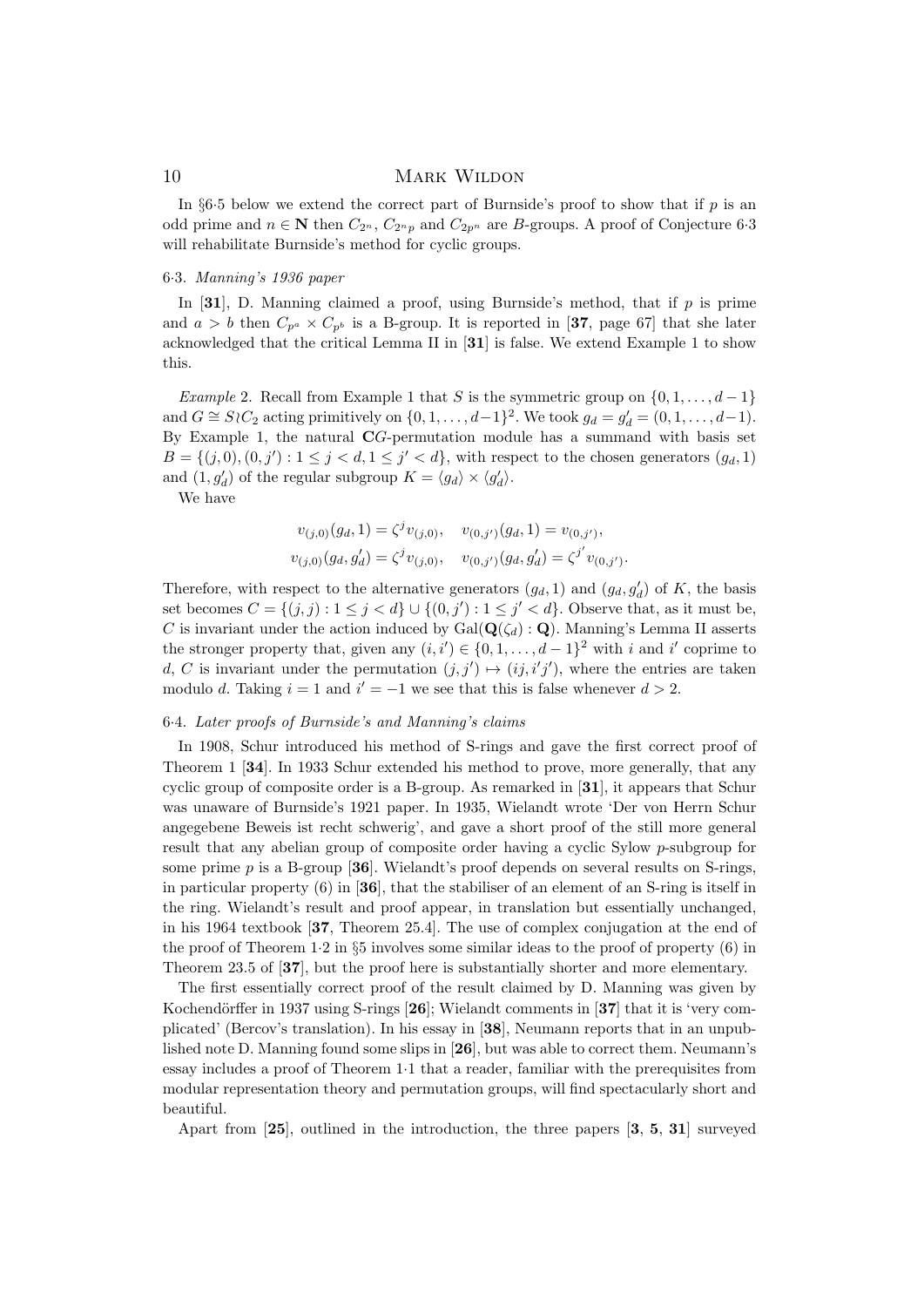in this section appear to exhaust the research literature on Burnside's method. It is intriguing that all err in ultimately the same way, by overlooking algebraic relations satisfied by roots of unity.

### 6·5. Burnside's method in even degree

Again we continue from the end of §3. There is an action of the Galois group Gal( $\mathbf{Q}(\zeta_d)$ : Q) on the set  $\{1,\ldots,d-1\}$  under which  $\sigma \in \text{Gal}(\mathbf{Q}(\zeta_d) : \mathbf{Q})$  sends i to i' if and only if  $\sigma$  sends  $\zeta^i$  to  $\zeta^{i'}$ . In [25, Theorem 2.3(2)], Knapp extends Burnside's arguments to show that this action induces an action of the Galois group on the orbits of the point stabiliser H. (This result may also be proved using S-rings: see [37, Theorem 23.9].) Let D be the set of divisors of d. Set  $\mathcal{O}(1) = \{0\}$  and for  $r \in D$  with  $r > 1$ , set

$$
\mathcal{O}(r) = \{ md/r : 0 < m < r, \text{hcf}(m, r) = 1 \}.
$$

Thus for each  $r \in D$  the set  $\{\zeta_d^i : i \in \mathcal{O}(r)\}\)$ , consisting of all primitive r-th roots of unity, is an orbit of the Galois group on the powers of  $\zeta_d$ . If d is even then, since  $\mathcal{O}(2) = \{d/2\}$ corresponds to  $\zeta_d^{d/2} = -1 \in \mathbf{Q}$ , the H-orbit  $\mathcal O$  containing  $d/2$  is invariant under the Galois action. Hence  $\mathcal{O} = \bigcup_{r \in E} \mathcal{O}(r)$  for some subset E of D. Observe that G is 2-transitive if and only if  $E = D \setminus \{1\}.$ 

For  $r \in D$  and  $j \in \mathbb{N}$  we have  $\sum_{i \in \mathcal{O}(r)} \zeta_d^{ij} = \sum_{\alpha} \alpha^j$  where  $\alpha$  ranges over all primitive r-th roots of unity. If  $\text{hcf}(r, j) = j^*$  then the map  $\alpha \mapsto \alpha^j$  is  $j^*$  to 1, and each  $\alpha^j$  is a primitive  $r/j^*$ -th root of unity. It is well known that the sum of the  $\phi(s)$  roots of unity of order s is  $\mu(s)$ , where  $\mu$  is the Möbius function (see for instance [35, Exercise 2.8]). Therefore, if  $R$  is the matrix with rows and columns indexed by  $D$ , defined by

$$
R_{rc} = \mu \left(\frac{r}{\text{hcf}(r,c)}\right) \frac{\phi(r)}{\phi(\frac{r}{\text{hcf}(r,c)})}
$$
(6.5)

then, for any  $r \in D$  and  $j \in \mathbb{N}$ ,

$$
\sum_{i \in \mathcal{O}(r)} \zeta_d^{ij} = R_{rc} \quad \text{where } c = \text{hcf}(d, j). \tag{6.6}
$$

(Here R stands for Ramanujan, who considered these cyclotomic sums in [33]; this was published in the interval between Burnside's 1901 and 1921 papers, but there is no evidence that Burnside was aware of its relevance.) As an aide-memoire, we note that  $R_{rc}$  is defined by taking c-th powers of r-th roots of unity. An example of these matrices is given after Lemma 6·4.

Let  $\sim_E$  be the relation on D\{d} defined by

$$
b \sim_E c \iff \sum_{r \in E} R_{rb} = \sum_{r \in E} R_{rc}.
$$
 (6.7)

Let  $\mathcal{P}_E$  be the set of equivalence classes of  $\sim_E$ . Given  $B \subseteq \{0, 1, \ldots, d-1\}$ , let  $Y(B)$  =  ${c \in D\backslash\{d\} : B \cap \mathcal{O}(d/c) \neq \emptyset}.$  For example,  $1 \in Y(B)$  if and only if B contains a number coprime to d, and  $Y({0}) = \emptyset$ . If  $B_k$  and  $B_\ell$  are distinct basis sets then necessarily  $B_k \cap B_\ell = \emptyset$ , but if neither  $B_k$  nor  $B_\ell$  is invariant under the Galois action, we may still have  $Y(B_k) \cap Y(B_{\ell}) \neq \emptyset$ . However the asymmetry between orbits and basis sets in the conclusion of Lemma 3.2 works in our favour, to show that  $\sum_{r\in E} R_{rc}$  is constant for  $c \in Y(B_k)$ . It follows that  $Y(B_k)$  is contained in a single part of the partition  $\mathcal{P}_E$  of  $D\backslash \{d\}$ . Hence, by Proposition 3.3, we may assume that the highest common factor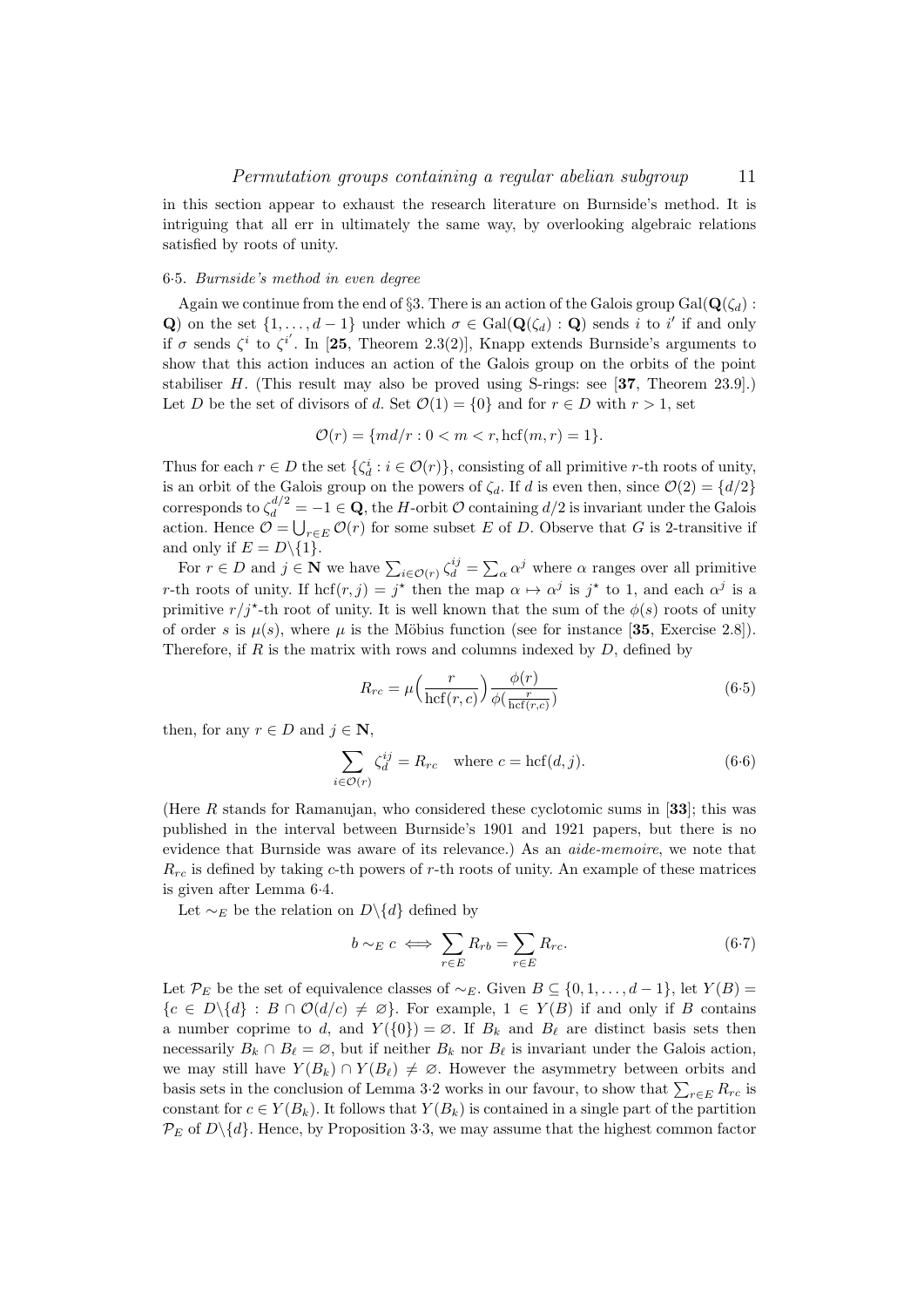of the entries in each part of the partition  $\mathcal{P}_E$  of  $D\backslash\{d\}$  is 1. We say that such partitions are coprime.

For  $c \in D$ , an easy calculation from (6.6) shows that

$$
\sum_{r \in D} R_{rc} = \sum_{i=0}^{d-1} \zeta_d^{ic} = c \sum_{i=0}^{d/c-1} \zeta_{d/c}^i = \begin{cases} 0 & \text{if } c < d, \\ d & \text{if } c = d. \end{cases}
$$

Since  $R_{1c} = 1$  for all  $c \in D$ , it follows that if  $E = D \setminus \{1\}$  then  $\mathcal{P}_E = \{D \setminus \{d\}\}\.$  This proves the 'if' direction of the following conjecture.

CONJECTURE 6.3. Let  $E \subseteq D$  contain 2. The partition  $\mathcal{P}_E$  of  $D \setminus \{d\}$  defined by the relation  $\sim_E$  in (6·7) is coprime if and only if  $E = D\setminus\{1\}$  or  $E = D$ .

We have shown that if d is even then, defining E as above by the orbit  $\mathcal O$  containing  $d/2$ . the 'only if' direction of Conjecture 6.3 implies that  $E = D\setminus\{1\}$  and  $\mathcal{O} = \{1, \ldots, d-1\}$ , and so  $C_d$  is a B-group.

The following lemma can be used to prove Conjecture 6·3 in several cases of interest. Let  $R(d)$  denote the Ramanujan matrix defined for degree d.

Lemma 6·4.

(i) Let p be prime and let  $n \in \mathbb{N}$ . We have

$$
R(p^{n})_{p^{e}p^{f}} = \begin{cases} 0 & \text{if } f < e - 1, \\ -p^{e-1} & \text{if } f = e - 1, \\ (p-1)p^{e-1} & \text{if } f \ge e. \end{cases}
$$

(ii) Let  $p_1, \ldots, p_s$  be distinct primes and let  $n_1, \ldots, n_s \in \mathbb{N}$ . We have  $R(d) = R(p_1^{n_1}) \otimes$  $\cdots \otimes R(p_s^{n_s}).$ 

*Proof.* Part (i) is immediate from  $(6.5)$ . For (ii), it suffices to show that if d and d' are coprime and  $r | d, r' | d'$  and  $c | d, c' | d'$  then the entry in row  $rr'$  and column  $cc'$  of  $R(dd')$  is  $R_{rc}(d)R_{r'c'}(d')$ . This follows from (6.5) using the multiplicativity of  $\mu$  and  $\phi$ , noting that  $\mathrm{hcf}(r, r') = \mathrm{hcf}(c, c') = 1.$ 

For example, if p is an odd prime then  $R(2p^3)$  is as shown below, with D ordered 1, 3, 9, 27, 2, 6, 18, 54 and row  $2 \in E$  highlighted. The division indicates the tensor factorization  $R(p^3) \otimes R(2)$ .

|                                                |          |                    |                                                                        |  | $\begin{array}{cccc} \n\begin{array}{ccc} 1 & 1 & 1 \end{array} & \n\begin{array}{ccc} 1 & 1 & 1 \end{array} & \n\end{array}$ |                                  |
|------------------------------------------------|----------|--------------------|------------------------------------------------------------------------|--|-------------------------------------------------------------------------------------------------------------------------------|----------------------------------|
|                                                | $p-1$    |                    | $p-1$ $p-1$                                                            |  |                                                                                                                               | $-1$ $p-1$ $p-1$ $p-1$           |
| $\begin{bmatrix} 0 \\ 0 \end{bmatrix}$         | $-p$     | $p(p-1)$           | $p(p-1)$                                                               |  | $\begin{vmatrix} 0 & -p & p(p-1) \end{vmatrix}$                                                                               | $p(p-1)$                         |
| $\begin{bmatrix} 0 \\ 0 \end{bmatrix}$         | $\sim$ 0 | $-p^2$             |                                                                        |  |                                                                                                                               | $p^2(p-1)$ 0 0 $-p^2$ $p^2(p-1)$ |
|                                                |          |                    |                                                                        |  |                                                                                                                               |                                  |
|                                                |          |                    | $-1$ $-1$ $-1$ $-1$ $-1$ $1$ $1$ $1$ $1$                               |  |                                                                                                                               |                                  |
|                                                | $-(p-1)$ |                    | $-(p-1)$ $-(p-1)$ $-1$ $p-1$ $p-1$ $p-1$ $-1$                          |  |                                                                                                                               |                                  |
| $\begin{bmatrix} 1 & 0 \\ 0 & 0 \end{bmatrix}$ |          | $p \qquad -p(p-1)$ | $-p(p-1)   0 -p p(p-1)$<br>0 $p^2$ $-p^2(p-1)$   0 0 $-p^2$ $p^2(p-1)$ |  |                                                                                                                               | $p(p-1)$                         |

In particular  $R(p^3)$  appears as the top-left block.

PROPOSITION 6.5. Let  $n \in \mathbb{N}$  and let p be an odd prime. Conjecture 6.3 holds when (i)  $d = 2^n$ , (ii)  $d = 2^n p$  and (iii)  $d = 2p^n$ .

Proof. The 'only if' direction remains to be proved. Recall that the rows and columns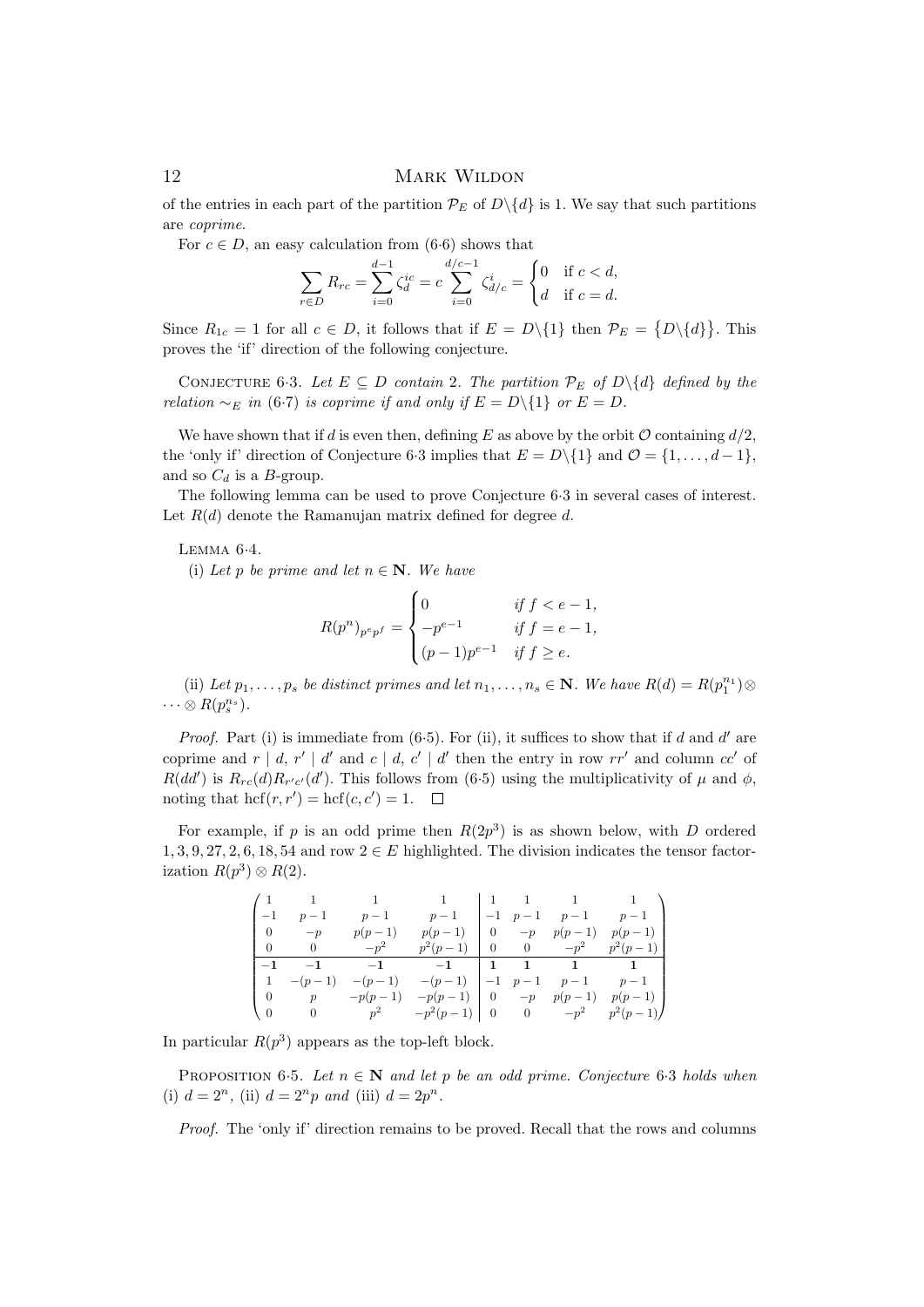of R are labelled by the divisors of d. Since row 1 of  $R(d)$  is constant, we may assume that  $1 \in E$ .

Suppose, as in (i), that  $d = 2^n$ . If  $n = 1$  then  $E = \{1, 2\}$  and the conclusion is immediate. Suppose that  $n \geq 2$ . Let  $R^*$  be the matrix obtained from  $R(2^n)$  by deleting row 1 and replacing row 2 with the sum of rows 1 and 2. Observe that column 1 of  $R^*$  has all zero entries, and the submatrix of  $R^*$  formed by columns  $2^f$  for  $1 \le f \le n$  is  $2R(2^{n-1})$ . Therefore  $\sum_{r \in E} R(2^n)_{rc} = \frac{1}{2} \sum_{r \in E^*} R(2^{n-1})_{rc}$  where  $E^* = \{1\} \cup \{r/2 : r \in E \setminus \{1, 2\}\}.$ By induction  $E^* = \{1, 2, ..., 2^{n-1}\}\$ , and so  $E = D$ .

Part (ii) follows by a small extension of this argument. Let  $R^*$  be as defined in (i). By Lemma 6.4, the entry of  $R^*$  in row r and column c is odd if and only if  $r \in \{p, 2p\}$  and  $c = 2^m$  where  $0 \le m \le n$ . Any coprime partition has a part containing both  $2^m$  and p for some such m. Therefore, by parity, either both p and 2p are contained in E, or neither are. Deleting row p and replacing row 2p with the sum of rows p and 2p of  $R^*$ , we obtain  $2R(2^{n-1}p)$ , augmented by two zero columns. The inductive argument for (i) now shows that  $E = D$ .

Finally suppose that  $d = 2p^n$ . Let  $\overline{R}(2p^n)$  denote  $R(2p^n)$  with entries regarded as elements of  $\mathbf{Z}/p^n\mathbf{Z}$ . Let  $\overline{D}$  be the relation on  $D\backslash\{2p^n\}$  defined as in (6.7), but working modulo  $p^n$ . Let  $\overline{\mathcal{P}}_E$  denote the set of equivalence classes for  $\overline{\sim}$ . We need this preliminary result: if  $\overline{\mathcal{P}}_E$  is coprime then 2, 2p, ..., 2p<sup>n</sup>  $\in E$  and  $\overline{\mathcal{P}}_E$  has a single part. Again the proof is inductive. If  $n = 1$  then, by Lemma 6.4,

$$
\overline{R(2p)} = \begin{pmatrix} 1 & 1 & 1 & 1 \\ -1 & -1 & -1 & -1 \\ \hline -1 & -1 & 1 & 1 \\ 1 & 1 & -1 & -1 \end{pmatrix}
$$

where the entries are in  $\mathbf{Z}/p\mathbf{Z}$  and D is ordered 1, p, 2, 2p. If  $2p \notin E$  then, since 1,  $2 \in E$ , we have  $\overline{\mathcal{P}}_E = \{ \{1, p\}, \{2, 2p\} \}$ , which is not coprime. Therefore  $2p \in E$  and  $\overline{\mathcal{P}}_E = \{\{1, p, 2, 2p\}\}\$ , as required. Suppose that  $n \geq 2$ . Let  $\overline{R}^{\star}$  denote  $R(2p^n)$  with the entries taken in  $\mathbf{Z}/p^{n-1}\mathbf{Z}$ . Observe that columns  $p^{n-1}$  and  $p^n$  of  $\overline{R}^*$  are equal, as are columns  $2p^{n-1}$  and  $2p^n$ . Moreover, rows  $p^n$  and  $2p^n$  have all zero entries. By a very similar inductive argument to (i), it follows that E contains 2,  $2p, \ldots, 2p^{n-1}$ . Let  $R^*$  be the matrix obtained from  $R(p^n)$  by removing these rows, replacing row 2 with their sum, and adding  $p^{e-1}$  to each entry in row  $p^e$ , for  $1 \le e \le n$ . For example, if  $n = 3$  then

$$
R^* = \begin{pmatrix} 1 & 1 & 1 & 1 & 1 & 1 & 1 \\ 0 & p & p & p & 0 & p & p & p \\ p & 0 & p^2 & p^2 & p^2 & p & 0 & p^2 & p^2 \\ p^2 & p^2 & 0 & p^3 & p^2 & p^2 & 0 & p^3 \\ \hline 0 & 0 & -\mathbf{p^2} & -\mathbf{p^2} & \mathbf{0} & \mathbf{0} & \mathbf{p^2} & \mathbf{p^2} \\ 0 & 0 & p^2 & -p^2(p-1) & 0 & 0 & -p^2 & p^2(p-1) \end{pmatrix}
$$

where the row obtained by summation is highlighted. Since columns 1 and 2 of  $R^*$  are equal, and any part of a coprime partition of  $D \setminus \{2p^n\}$  contains either 1 or 2, we see that  $\overline{\mathcal{P}}_E$  has a single part. The column of  $R^*$  labelled  $2p^{n-1}$  is greater, entry-by-entry, than every other column, except in rows  $p^n$  and  $2p^n$ . Since columns  $p^{n-1}$  and  $2p^{n-1}$  of  $R^*$  are congruent except in the summed row and row  $2p^n$ , and the sum of entries in these columns is less than  $p^n$ , we have  $2p^n \in E$ . This proves the preliminary result.

We now prove (ii). Each part of  $\overline{\mathcal{P}}_E$  is a union of parts of  $\mathcal{P}_E$ , so  $\overline{\mathcal{P}}_E$  is coprime only if  $\overline{\mathcal{P}}_E$  is coprime. By the preliminary result, 2, 2p, ..., 2p<sup>n</sup>  $\in E$ . Let  $R^{\star\star}$  be the matrix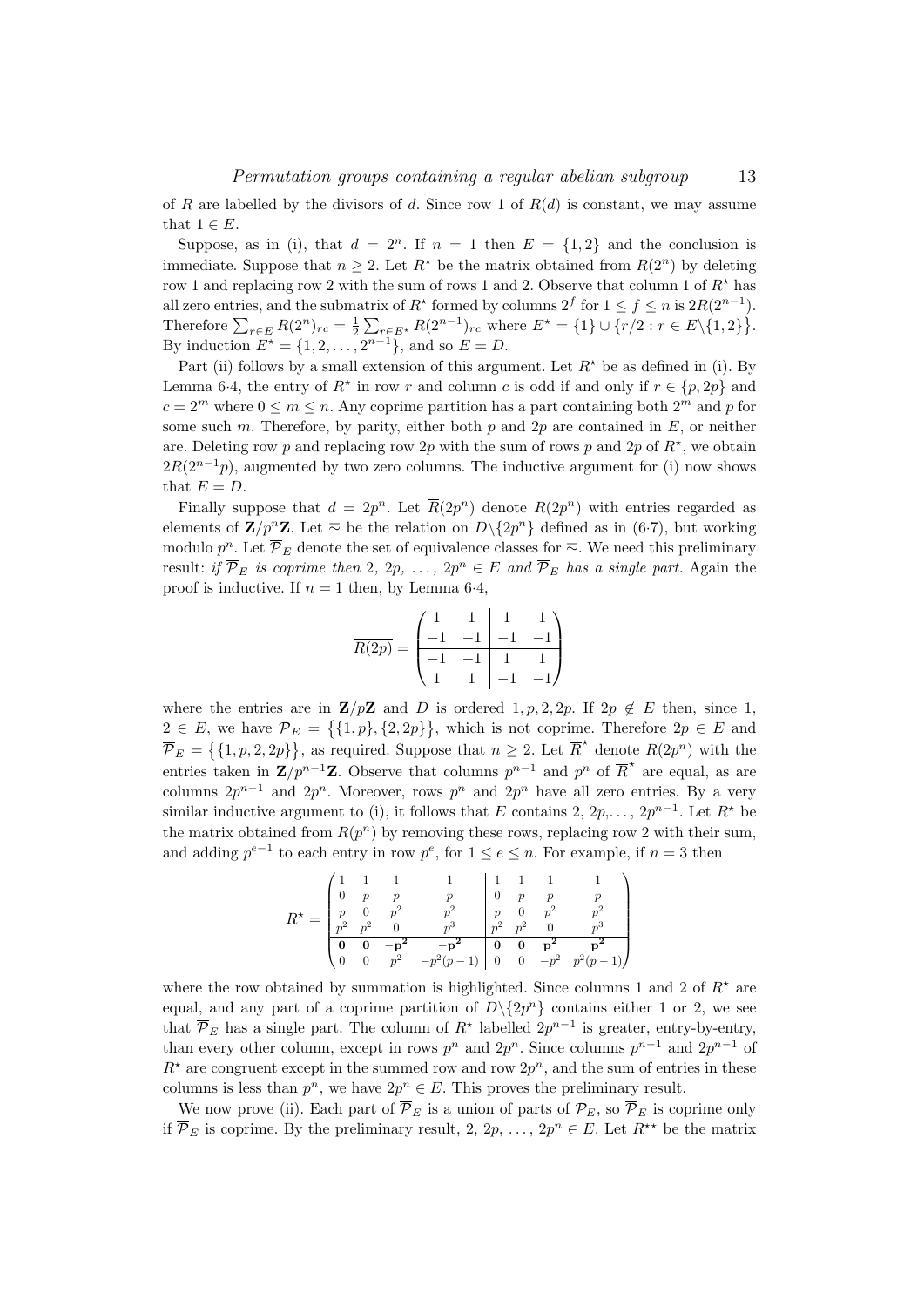defined as  $R^*$ , but now adding all the rows 2,  $2p, \ldots, 2p^{n-1}, 2p^n$ . The non-zero entries in the summed row for  $R^{\star\star}$  are  $-p^n$  in column  $p^n$  and  $p^n$  in column  $2p^n$ . Since  $p^n$  is in a non-singleton part of  $\mathcal{P}_E$ , we see from column  $p^n$  that E contains  $1, p, \ldots, p^n$ , as required.  $\square$ 

Despite its elementary statement, the author has been unable to prove Conjecture 6·3 in any significantly greater generality. We offer this as an open problem.

The HASKELL  $[32]$  program RamanujanMatrix on the author's website<sup>1</sup>has been used to verify Conjecture 6.3 for all degrees  $d \leq 600$ . We mention that

$$
R(p^n) = \begin{pmatrix} 1 & 0 & 0 & \dots & 0 \\ 1 & 1 & 0 & \dots & 0 \\ 1 & 1 & 1 & \dots & 0 \\ \vdots & \vdots & \vdots & \ddots & \vdots \\ 1 & 1 & 1 & \dots & 1 \end{pmatrix}^{-1} \begin{pmatrix} 1 & 1 & 1 & \dots & 1 \\ 0 & p & p & \dots & p \\ 0 & 0 & p^2 & \dots & p^2 \\ \vdots & \vdots & \vdots & \ddots & \vdots \\ 0 & 0 & 0 & \dots & p^n \end{pmatrix}.
$$

It follows that each  $R(d)$  is invertible; the determinant of  $R(p^n)$  is  $p^{n(n+1)/2}$  and its inverse is  $R(p^n)^\circ/p^n$  where  $R(p^n)^\circ$  is obtained from  $R(p^n)$  by rotation by a half-turn. This leads to an alternative proof of Proposition 6·5(i) and may be useful more widely.

### 7. Abelian B-groups

## 7·1. After CFSG

We now skip over many later developments, referring the reader to Neumann's essays in the collected works [7, 38] for some of the missing history, and consider the situation after the Classification Theorem of Finite Simple Groups. In an early application, it was used in [12] to determine all 2-transitive permutation groups. The resulting classification of all primitive permutation groups containing a regular cyclic subgroup is given in [14, Theorem 4.1] and [24, page 164], and independently refined in [23] and [28]. We state the version of this result relevant to Theorem 1.1 below. (Here  $S_d$  and  $A_d$  denote the symmetric and alternating groups of degree d, respectively; the other notation is also standard.)

THEOREM 7.1. Let G be a permutation group containing a regular cyclic subgroup  $\langle q \rangle$ of composite prime-power order  $p^n$ . Then either G is imprimitive, or G is 2-transitive and one of the following holds:

- (i)  $G = A_{p^n}$  or  $G = S_{p^n}$  and g is a  $p^n$ -cycle;
- (ii)  $\text{PGL}_d(\mathbf{F}_q) \leq G \leq \text{P}\Gamma L_d(\mathbf{F}_q)$  where  $p^n = (q^d 1)/(q 1)$ ;
- (iii)  $p = 3$ ,  $n = 2$ ,  $G = P\Gamma L_2(\mathbf{F}_8)$  and  $g = s\sigma$  where  $s \in PGL_2(\mathbf{F}_8)$  is semisimple of order 3 and  $\sigma$  is the automorphism of  $PGL_2(\mathbf{F}_8)$  induced by the Frobenius twist.

Corollary 3 of [29] gives a rough classification of primitive permutation groups containing a regular subgroup. This was sharpened by Li in  $[27,$  Theorem 1.1] for regular abelian subgroups. Note that Case (2)(iv) of this theorem, on groups with socle  $S_m \times \cdots \times S_m$  or  $A_m \times \cdots \times A_m$ , is missing the assumption  $m \geq 5$ . It is clear from Remark (b) following the theorem and the structure of the proof in §5 that this assumption was intended; it is required to exclude groups such as  $S_2 \wr S_r$  and  $A_3 \wr S_r$  with regular socle whose product action is imprimitive. (Primitive groups such as  $S_4$  in its natural action or  $S_3 \wr S_2$  in its product action are of affine type, and so already considered in Case (1) of the theorem.)

 $1$  See www.ma.rhul.ac.uk/~uvah099/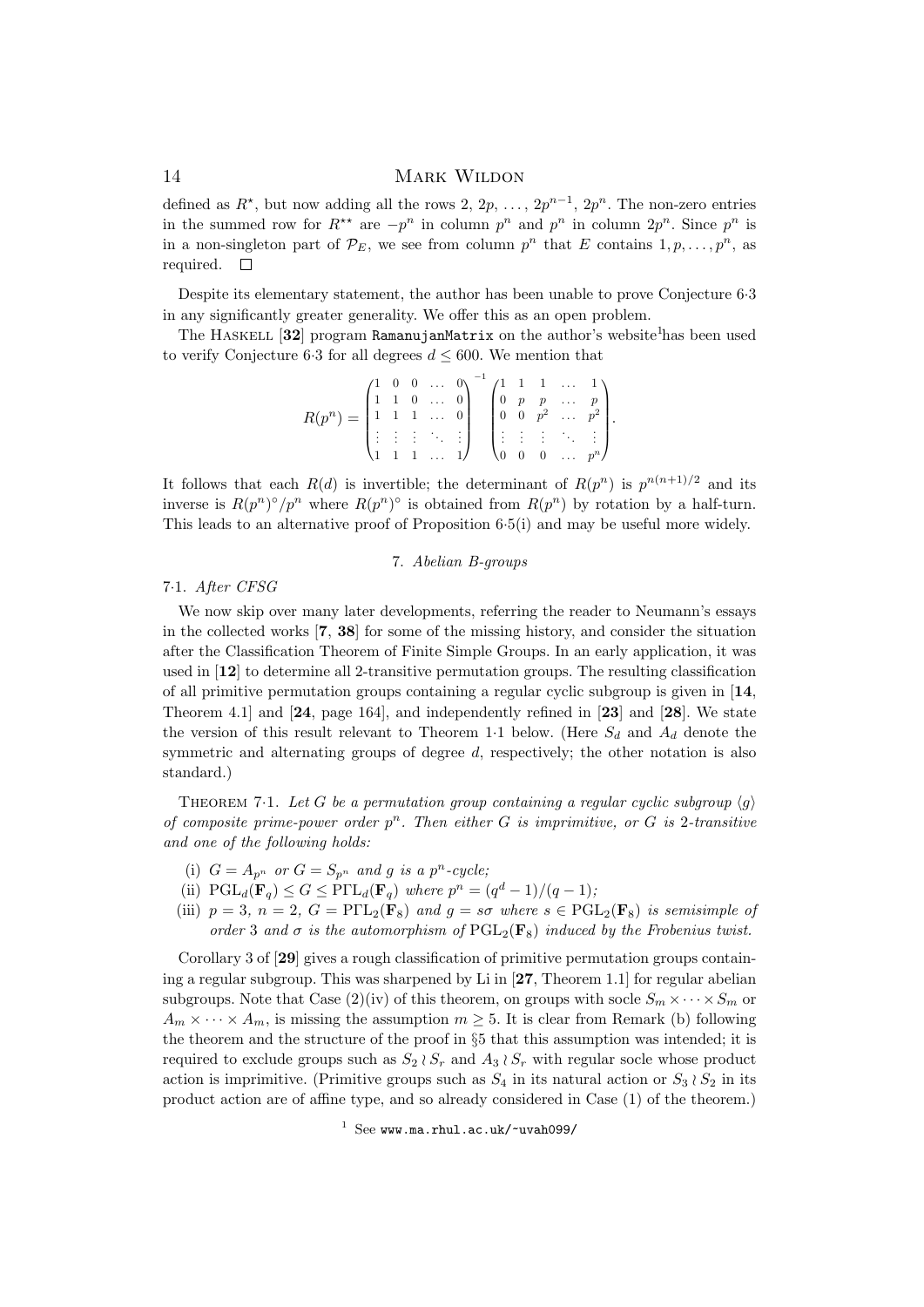It will be useful to say that a group K is  $m$ -factorizable if there exists  $r \geq 2$  and groups  $K_1, \ldots, K_r$  such that  $|K_1| = \ldots = |K_r| = m$  and  $K \cong K_1 \times \cdots \times K_r$ , and *factorizable* if it is *m*-factorizable for some  $m \geq 3$ .

PROPOSITION 7.2. If  $K$  is a regular abelian subgroup of a primitive but not 2-transitive permutation group G then either

- (i)  $G = V \rtimes H$  where  $V \cong \mathbf{F}_{p}^{n}$  is elementary abelian, the point stabiliser  $H \le GL(V)$ acts irreducibly on V but intransitively on  $V \setminus \{0\}$  and  $|K| = p^n$ ; or
- (ii) K is m-factorizable for some  $m \geq 5$ .

*Proof.* If Case (1) of Li's theorem applies then  $G \leq \text{AGL}_d(\mathbf{F}_p)$  where p is prime and G acts on its socle  $V \cong \mathbf{F}_p^d$ . It is easy to show (see for example [13, Theorem 4.8]) that  $G = V \rtimes H$  where  $H \leq GL(V)$  is irreducible. Since G is not 2-transitive, H is not transitive. In the remaining case of Li's theorem, G is of the form  $(\tilde{T}_1 \times \cdots \times \tilde{T}_r)$ .O.P where  $0 \leq Out(\widetilde{T}_1) \times \cdots \times Out(\widetilde{T}_r)$ , P is transitive of degree r and each  $\widetilde{T}_r$  is an almost simple permutation group of degree  $m \geq 5$ . Moreover  $K = K_1 \times \cdots \times K_r$  where  $K_i < \widetilde{T}_i$ and each  $K_i$  has order m. Therefore, if  $r \geq 2$ , then K is factorizable into m-subgroups with  $m \geq 5$ . If  $r = 1$  then, as Li remarks following his theorem, G is 2-transitive, so need not be considered any further.  $\square$ 

Note that, as we discuss in  $\S7.3$ , it is not necessarily the case that the subgroup K in case (i) is elementary abelian.

Theorem 25.7 in [37] generalizes Example 1 to show that if  $m > 3$  and K is mfactorizable with r factors then K is a regular subgroup of  $S_m \wr S_r$  in its primitive action on  $\{1, \ldots, k\}^r$ . This action is not 2-transitive, so K is not a B-group. We therefore have the following corollary, first observed in [27, Corollary 1.3].

Corollary 7·3. No factorizable group is a B-group. Moreover, an abelian group not of prime-power order is a B-group if and only if it is not factorizable.

It is an open problem to determine the non-factorizable abelian B-groups of primepower order. We end with some partial results and reductions.

#### 7·2. Elementary abelian B-groups

Exercise 3.5.6 in [13] asks for a proof that  $C_p^n$  is never a B-group. This is true when  $p > 2$  by Corollary 7.3 (clearly  $C_p$  in its regular action is primitive but not 2-transitive), but false, in general, when  $p = 2<sup>2</sup>$  For example, the primitive permutation groups of degree 8 containing a regular subgroup isomorphic to  $C_2^3$  are  $A_8$ ,  $S_8$  and the affine groups  $\mathbf{F}_2^3 \rtimes C_7$ ,  $\mathbf{F}_2^3 \rtimes (C_7 \rtimes C_3)$  and  $\mathbf{F}_2^3 \rtimes GL_3(\mathbf{F}_2)$ . All of these groups contain a 7-cycle, and so are 2-transitive. Therefore  $C_2^3$  is a B-group.

These examples motivate the following lemma, whose proof requires Burnside's dichotomy on permutation groups of prime degree. The significance of Mersenne primes will be seen shortly.

LEMMA 7.4. Let  $V = \mathbf{F}_2^n$  where  $2^n - 1$  is prime. A subgroup  $H \le GL(V)$  is transitive on  $V \setminus \{0\}$  if and only if  $H \cong C_{2^n-1}$ ,  $H \cong C_{2^n-1} \rtimes C_n$  or  $H = GL(V)$ .

 $2$  This mistake is corrected in the errata available at people.math.carleton.ca/~jdixon/ Errata.pdf.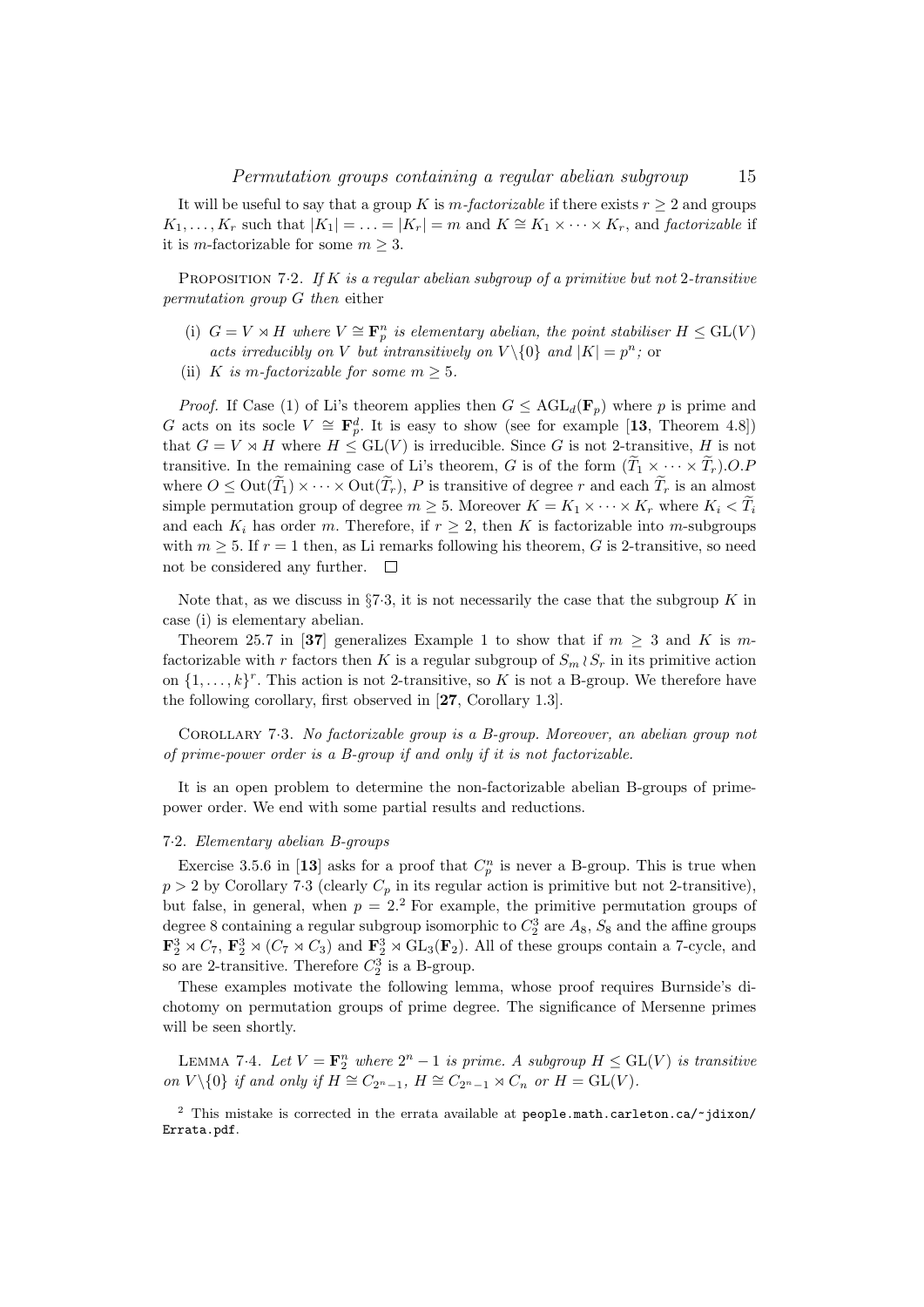*Proof.* The 'if' direction is clear. By Theorem 6.1, if H is transitive on  $V \setminus \{0\}$  then either  $H \cong C_{2^n-1} \rtimes C_r$ , for some r, or H is 2-transitive. Identifying  $V \setminus \{0\}$  with  $\mathbf{F}_{2^n}^{\times}$ , we see that there exists  $h \in H$  of order  $2<sup>n</sup> - 1$ . (Such elements are called Singer cycles.) Let  $\alpha$  be a primitive  $(2^n - 1)$ -th root of unity. Note that h is conjugate to  $h^s$  in  $GL(V)$ if and only if the map  $\beta \mapsto \beta^s$  permutes the eigenvalues  $\alpha, \alpha^2, \dots, \alpha^{2^{n-1}}$  of h. Thus  $N_{\text{GL}(V)}(\langle h \rangle) \cong C_n$  is generated by an element of prime order n conjugating h to  $h^2$ , and either  $r = 1$  or  $r = n$ . If H is 2-transitive then  $V \times H$  is 3-transitive. Such groups were classified by Cameron and Kantor in [9]. By their Theorem 1 in the case of vector spaces over  $\mathbf{F}_2$ , the only such groups are  $V \rtimes GL(V)$  and, when  $n = 4$ ,  $V \rtimes A_7$ . Since  $2^4 - 1$  is composite, only the former case arises.  $\Box$ 

It is worth noting that [9] predates the classification theorem; the methods used are mainly from discrete geometry rather than group theory. More generally, Hering [16, 17] has classified the linear groups  $H$  transitive on non-zero vectors, under various assumptions on the composition factors of H.

PROPOSITION 7.5. Let  $V = \mathbf{F}_2^n$ . The elementary abelian group  $C_2^n$  is a B-group if and only if  $2^n - 1$  is a Mersenne prime and the only simple irreducible subgroups of  $GL(V)$ are  $C_{2^n-1}$  and  $GL(V)$ .

*Proof.* Suppose that  $2^{n} - 1$  is composite. Let  $h \in GL(V)$  be a Singer cycle. If  $n \neq 6$ then, by Zsigmondy's Theorem [39], there exist a prime r such that r divides  $2<sup>n</sup> - 1$  and r does not divide  $2^m - 1$  for any  $m < n$ . Thus  $h^{n/r}$  does not permute the vectors of a non-zero proper subspace of V, and so  $\langle h^{n/r} \rangle$  acts irreducibly on V and intransitively on  $V \setminus \{0\}$ . Therefore  $V \rtimes \langle h^{n/r} \rangle$  is primitive but not 2-transitive, and so  $C_2^n$  is not a Bgroup. In the exceptional case of Zsigmondy's Theorem when  $n = 6$ , we simply take  $h^3$ , of order 21.

Suppose that  $2^{n} - 1$  is prime and that there is a simple irreducible group  $T \le GL(V)$ other than  $C_{2^n-1}$  and  $GL(V)$ . By Lemma 7·4, T is intransitive on  $V \setminus \{0\}$ , and so  $V \rtimes T$ is not 2-transitive. Hence  $C_2^n$  is not a B-group. Conversely, assume that no such simple group exists, and, for a contradiction, that  $C_2^n$  is not a B-group. By Proposition 7.2, there exists a proper irreducible subgroup H of  $GL(V)$  such that H is intransitive on  $V \setminus \{0\}$ . Let M be a maximal subgroup of  $GL(V)$  containing H. The maximal subgroups of classical groups were classified by Aschbacher in [1]. Of the 11 Aschbacher classes, the first consists of reducible groups, and the remaining 10 of groups preserving a structure on  $V$  that can exist only when  $V$  has composite dimension. Therefore  $M$  is an almost simple group. Since M is a proper subgroup of  $GL(V)$ , Lemma 7.4 implies that M is intransitive on  $V \setminus \{0\}$ . Let T be the simple normal subgroup of M. By Clifford's Theorem  $([11,$  Theorem I), the restriction of V to T decomposes as a direct sum of irreducible representations of  $T$  of the same dimension. Since  $n$  is prime,  $T$  acts irreducibly on  $V$ . Its orbits are contained in the orbits of M, so it acts intransitively on  $V \setminus \{0\}$ , contrary to our assumption.  $\square$ 

By Proposition 7.5, a solution to the following problem will imply that  $C_2^n$  is a B-group if and only if  $2^n - 1$  is a Mersenne prime.

PROBLEM 7.6. Show that if  $2^n - 1$  is a Mersenne prime and  $n \geq 3$  then no non-abelian finite simple group other than  $GL_n(\mathbf{F}_2)$  has an irreducible representation of dimension n over  $\mathbf{F}_2$ .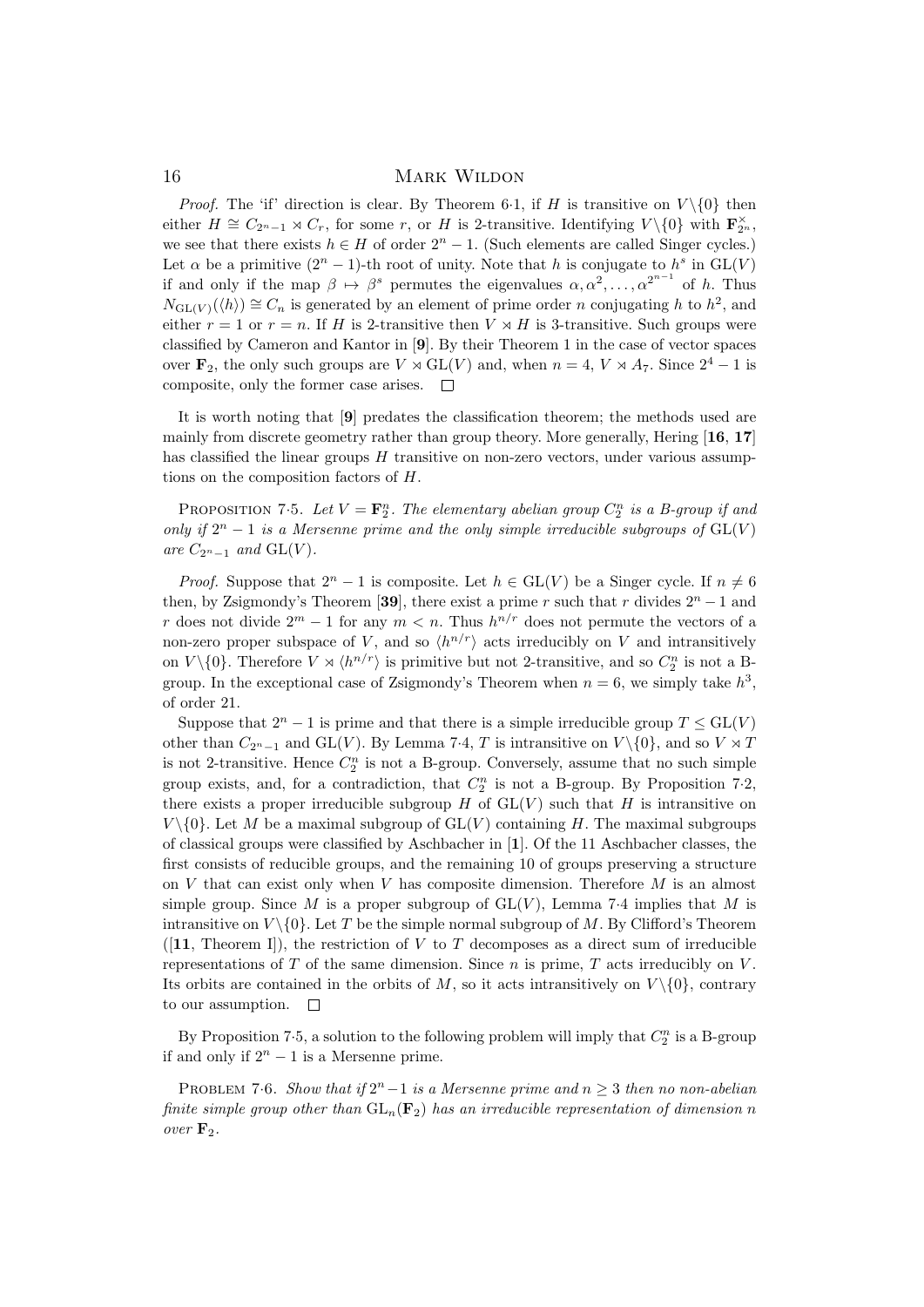The two remarks below give some partial progress on Problem 7·6.

- (1) The Atlas [22] data available in gap [15] shows that, with the possible exceptions of  $J_4$ ,  $Ly$ ,  $Th$ ,  $Fi_{24}$ ,  $B$  and  $M$ , no sporadic simple group has an irreducible representation over  $\mathbf{F}_2$  of dimension n where  $2^n - 1$  is a Mersenne prime. Indeed, it appears to be rare for a sporadic group or a finite group of Lie type to have a nontrivial irreducible representation over  $\mathbf{F}_2$  of odd dimension. The author knows of no examples of such representations of alternating groups. Since a self-dual representation has an invariant alternating form, whereas an odd-dimensional orthogonal group over  $\mathbf{F}_2$  has a 1-dimensional invariant subspace, such a representation is necessarily not self-dual.
- (2) Inspection of tables of small dimensional representations of quasisimple groups [18, 19] and (for the groups deliberately excluded therein), Chevalley groups in defining characteristic [30] show that no finite simple group except for  $GL_n(\mathbf{F}_2)$ has an irreducible representation over  $\mathbf{F}_2$  of dimension  $n \leq 250$  such that  $2^n - 1$ is a Mersenne prime. Thus if  $n \leq 250$  then  $C_2^n$  is a B-group if and only if

$$
n \in \{1, 2, 3, 5, 7, 13, 17, 19, 31, 61, 89, 107, 127\}.
$$

#### 7·3. Non-elementary abelian B-groups

An interesting feature of the affine groups in Proposition  $7.2(i)$  is that they may contain regular abelian subgroups other than  $C_p^n$ . In Remark 1.1 in [27], Li gives the example  $V \rtimes S_n$  where V is the subrepresentation  $\langle e_2 - e_1, \ldots, e_n - e_1 \rangle$  of the natural permutation representation  $\langle e_1, \ldots, e_n \rangle$  of  $S_n$  over  $\mathbf{F}_p$ . To avoid a potential ambiguity, let  $t_v \in V \rtimes H$ denote translation by  $v \in V$ . If  $2s < n$  then the subgroup of  $V \rtimes H$  generated by

$$
(2,3)t_{e_1+e_2},\ldots,(2s,2s+1)t_{e_1+e_{2s}},\,t_{e_{2s+2}},\ldots,t_{e_n}
$$

is regular and isomorphic to  $C_4^s \times C_2^{n-2s-1}$ . Li claims that  $V \rtimes H$  is primitive. However H acts irreducibly only when  $n$  is odd (and so dim  $V$  is even, as expected by Remark (1) above). Thus if  $r \in \mathbb{N}_0$  and  $s \in \mathbb{N}$  then  $C_4^s \times C_2^{2r}$  is not a B-group, but Li's example sheds no light on when  $C_4^s \times C_2^{2r+1}$ , which may be non-factorizable, is a B-group. This is a special case of the following problem.

PROBLEM 7.7. Classify non-elementary abelian B-groups of prime-power order.

By Proposition 7·2, this problem reduces to classifying regular abelian subgroups of affine groups  $V \rtimes GL(V)$ . The main result of [10] is a beautiful bijective correspondence between such subgroups and nilpotent algebras with underlying vector space V . To explain part of this correspondence, observe that if  $K$  is an regular abelian subgroup of  $V \rtimes H$  where  $H \leq \text{GL}(V)$  then, for each  $v \in V$ , there exists a unique  $h_v \in H$  such that  $h_v t_v \in K$ . From  $h_u h_v t_{uh_v+v} = h_u t_u h_v t_v = h_v t_v h_u t_u = h_v h_u t_{vh_u+u}$  for  $u, v \in V$ , we see that  $\{h_v : v \in V\}$  is an abelian subgroup of H and  $uh_v + v = vh_u + u$  for all  $u, v \in V$ . Replacing v with  $v + w$ , we obtain

$$
uh_{v+w} + (v+w) = (v+w)h_u + u = vh_u + wh_u + u = uh_v + v + uh_w + w - u
$$

and so, cancelling  $v + w$  and subtracting u, we have

$$
h_{v+w} - 1 = (h_v - 1) + (h_w - 1) \tag{7.1}
$$

for all  $v, w \in K$ . This additivity property is highly restrictive.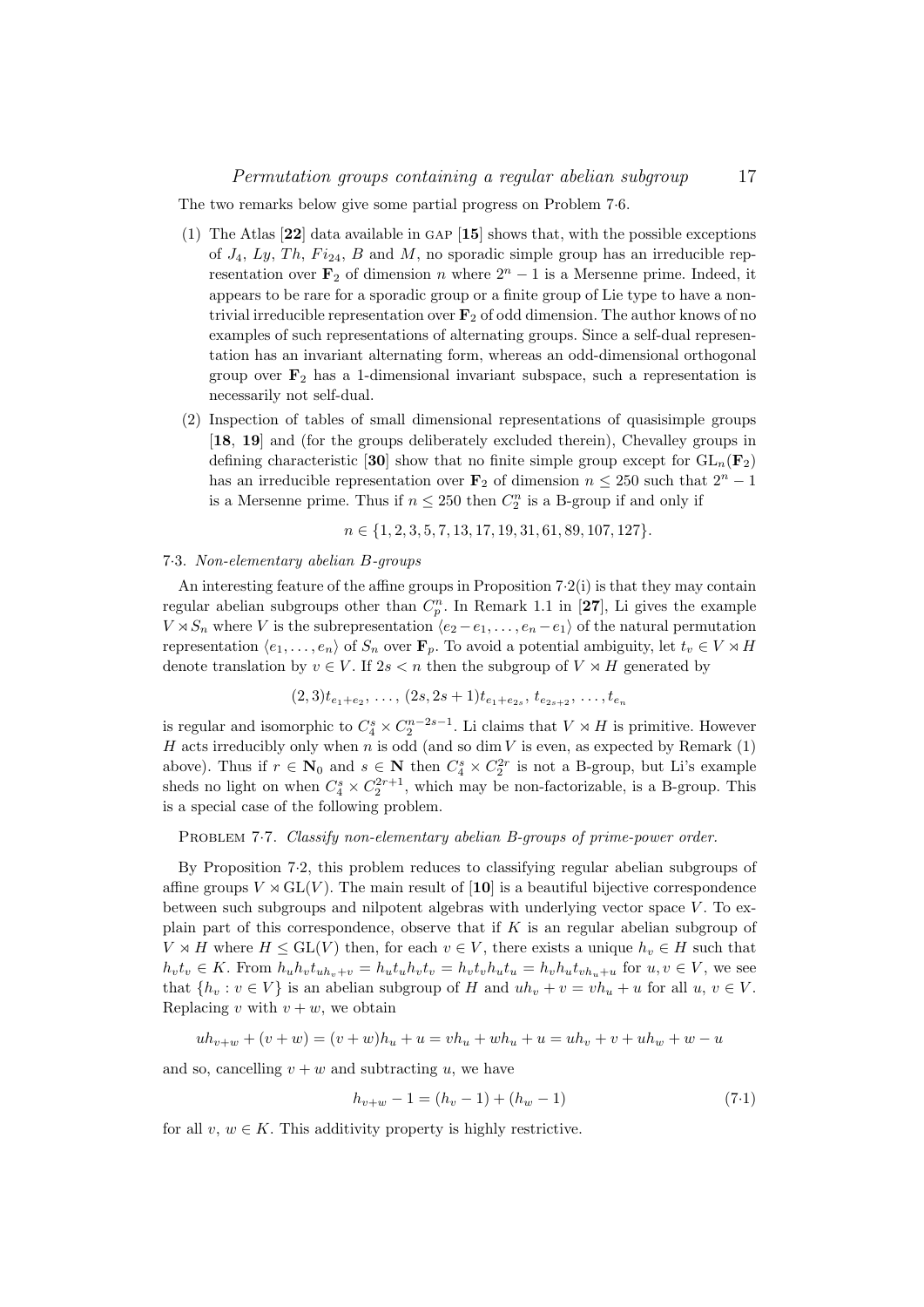Example 3. Let  $K = \{h_v t_v : v \in V\}$  be a regular abelian subgroup of  $V \rtimes S_n$ , where V is as in Li's example. The matrix X representing  $h_v$  in the basis  $e_2 - e_1, \ldots, e_n - e_1$ of V is a permutation matrix if and only if  $1h_v = 1$ . If  $1h_v = a$  and  $bh_v = 1$  then, since  $(e_i - e_1)h_v = (e_{ih_v} - 1) - (e_a - 1)$ , each entry of X in column  $e_a - e_1$  is  $-1$ , row  $e_i - e_1$ has a 1 in column  $e_{ih_v} - e_1$  for each  $i \neq b$ , and X has no other non-zero entries. By (7·1),  $h_{2v} = 2h_v - 1$ , so  $h_{2v}$  is represented by  $2X - I$ , where I is the identity matrix. But  $2X - I$ is not of either of these forms unless  $p = 2$  or  $X = I$ . Therefore V is the unique regular abelian subgroup of  $V \rtimes S_n$  if  $p > 2$ . Suppose that  $p = 2$ . If  $h_v$  has order 4 or more, the matrix representing  $h_v + h_v^{-1} + 1$  has multiple non-zero entries in the columns for both  $e_a - e_1$  and  $e_b - e_1$ , again contradicting (7.1). Therefore each  $h_v$  has order at most 2. It follows that K has exponent 2 or 4. Thus the examples given by Li are exhaustive.

When p divides n the representation V has an irreducible quotient  $U = V/(e_1 + \cdots + e_n)$ . Similar arguments show that  $U\rtimes S_n$  has a non-elementary abelian regular subgroup if and only if  $p = 2$ . Any such subgroup has exponent 4, with the exception that when  $n = 6$ ,  $U \rtimes S_6$  has an regular abelian subgroup isomorphic to  $C_8 \times C_2$ . This does not contradict the result first claimed by Manning (see §6.3) since in this case  $S_6$  acts transitively on  $U\setminus\{0\}$ ; the related 2-transitive action of  $A_7$  on  $\mathbf{F}_2^4$ , coming from the isomorphism  $A_8 \cong GL_4(\mathbf{F}_2)$ , was seen in the proof of Lemma 7.4.

We end with some consequences of the following observation: if  $J$  is the  $m \times m$  unipotent Jordan block matrix over  $\mathbf{F}_p$  then  $J^{p^r} = I$  if and only if  $p^r \geq m$  and  $I + J + \cdots + J^{p^r-1} =$ 0 if and only if  $p^r > m$ . (The latter can be proved most simply using the identity  $I + J + \cdots + J^{p^r-1} = (J - I)^{p^r-1}.$ 

PROPOSITION 7.8. Let  $V = \mathbf{F}_p^n$  and let K be a regular abelian subgroup of  $V \rtimes GL(V)$ . (i) If  $n < p$  then  $K \cong C_p^n$ .

(ii) If  $K \cong C_{p^n}$  then either  $n = 1$  or  $p = 2$  and  $n = 2$ .

*Proof.* For  $h_v t_v \in K$  we have  $(h_v t_v)^{p^r} = h_v^{p^r} t_w$  where  $w = v + v h_v + \cdots + v h_v^{p^r-1}$ . Hence, using the observation just made, if  $n < p$  then  $(h_v - 1)^p = 0$  and so  $h_v^p = 1$  and  $(h_v t_v)^p = 1$ , giving (i). Now suppose that  $h_v t_v$  generates K. Since  $(h_v t_v)^{p^{n-1}} \neq 1$ , we have  $v + v h_v + \cdots + v h_v^{p^{n-1}-1} \neq 0$ . Hence there is a  $m \times m$  unipotent Jordan block in  $h_v$ with  $m \geq p^{n-1}$ . Therefore  $n \geq p^{n-1}$  which implies (ii).

The subgroups  $K$  in Proposition 7.8(i) may be classified up to conjugacy in the affine group using the theory in [10]. Using Proposition 7·8(i) to rule out degrees, it follows from an exhaustive search through the library of primitive permutation groups in MAGMA  $[2]$ that the abelian B-groups of composite prime-power degree d where  $d \leq 255$  are precisely those listed in Table 1 overleaf. Finally we remark that Proposition 7·2 and Proposition 7·8(ii) together imply that  $C_{p^n}$  is a B-group for all primes p and all  $n \in \mathbb{N}$  with  $n \geq 2$ , giving one final proof of Theorem 1.1.

### Acknowledgements

I thank Nick Gill for his answer to a MathOverflow question outlining an alternative proof of Proposition 7·2 and Derek Holt for several helpful comments on this question (see mathoverflow.net/questions/258434/). I thank John Britnell and Peter M. Neumann for helpful comments.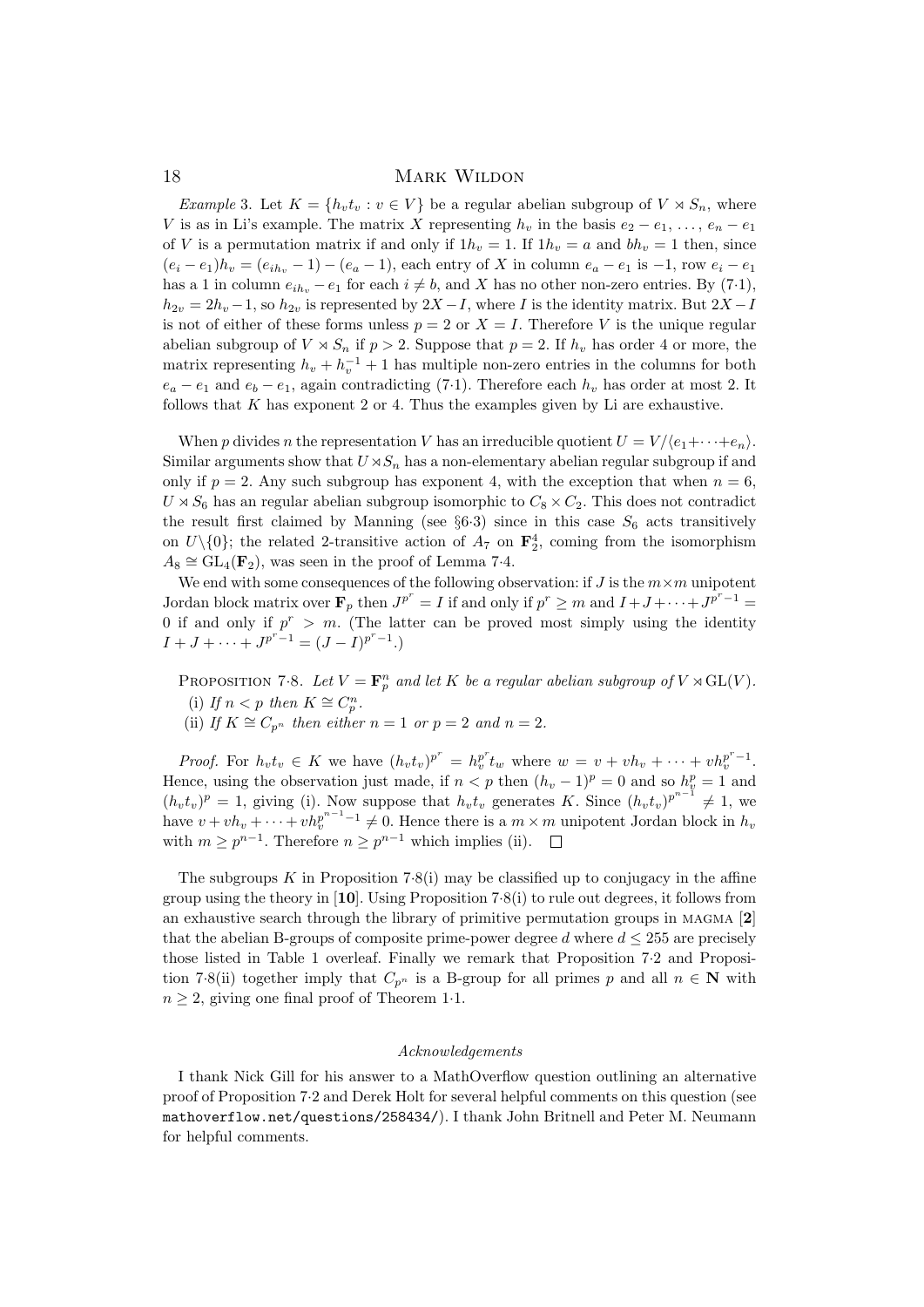Permutation groups containing a regular abelian subgroup 19

| $\boldsymbol{d}$ | $p^n$           | f(d)           | abelian B-groups of order $d$                                                                                                     |
|------------------|-----------------|----------------|-----------------------------------------------------------------------------------------------------------------------------------|
| $\overline{4}$   | $2^2$           | $\overline{0}$ | $C_2^2, C_4$                                                                                                                      |
| 8                | $2^3$           | $\overline{0}$ | $C_2^3$ , $C_4 \times C_2$ , $C_8$                                                                                                |
| 9                | 3 <sup>2</sup>  | $\overline{2}$ | $C_9$                                                                                                                             |
| 16               | $2^4$           | 9              | $C_8 \times C_2, C_{16}$                                                                                                          |
| 25               | $5^2$           | 17             | $C_{25}$                                                                                                                          |
| 27               | 3 <sup>3</sup>  | 9              | $C_9 \times C_3$ , $C_{27}$                                                                                                       |
| 32               | $2^5$           | $\overline{0}$ | $C_2^5, C_4 \times C_2^3, C_4^2 \times C_2, C_8 \times C_2^2, C_8 \times C_4, C_{16} \times C_2, C_{32}$                          |
| 49               | $7^2$           | 29             | $C_{49}$                                                                                                                          |
| 64               | $2^6$           | 55             | $C_{16} \times C_2^2$ , $C_{16} \times C_4$ , $C_{32} \times C_2$ , $C_{64}$                                                      |
| 81               | 3 <sup>4</sup>  | 125            | $C_{27} \times C_3, C_{81}$                                                                                                       |
| 121              | 11 <sup>2</sup> | 43             | $C_{121}$                                                                                                                         |
| 125              | $5^3$           | 38             | $C_{25} \times C_5$ , $C_{125}$                                                                                                   |
| 128              | $2^7$           | $\Omega$       | $C_2^7, C_4 \times C_2^5, C_4^2 \times C_2^3, C_4 \times C_2^5, C_8 \times C_2^4, C_8 \times C_4 \times C_2^2, C_8 \times C_4^2,$ |
|                  |                 |                | $C_8^2 \times C_2, C_{16} \times C_2^3, C_{16} \times C_4 \times C_2, C_{16} \times C_8, C_{32} \times C_2^2, C_{32} \times C_4,$ |
|                  |                 |                | $C_{64} \times C_2, C_{128}$                                                                                                      |
| 169              | $13^2$          | 64             | $C_{169}$                                                                                                                         |
| 243              | $3^5$           | 30             | $C_9 \times C_3^3$ , $C_9 \times C_9 \times C_3$ , $C_{27} \times C_3^2$ , $C_{27} \times C_9$ , $C_{81} \times C_3$ , $C_{243}$  |

Table 1. All abelian B-groups of composite prime-power degree d where  $d \leq 255$ ;  $f(d)$  is the number of primitive permutation groups of degree d that are not 2-transitive.

#### REFERENCES

- [1] M. Aschbacher, On the maximal subgroups of the finite classical groups, Invent. Math. 76 (1984), 469–514.
- [2] Wieb Bosma, John Cannon, and Catherine Playoust, The Magma algebra system. I. The user language, J. Symbolic Comput. 24 (1997), 235–265, Computational algebra and number theory (London, 1993).
- [3] W. Burnside, On some properties of groups of odd order, Proc. London Math. Soc. 33 (1901), 162–185.
- $[4]$  \_\_\_\_\_\_\_ On simply transitive groups of prime degree, Q. J. Math. 37 (1906), 215–221.
- [5] \_\_\_\_\_\_ On certain simply-transitive permutation-groups, Proc. Cambridge Phil. Soc. 20 (1921), 482–484.
- $[6]$   $\frac{1}{\sqrt{6}}$  Theory of groups of finite order, Dover Publications Inc., New York, 1955, reprint of 2nd edition, Cambridge University Press, 1911.
- [7] The collected papers of William Burnside. Vol. I, Oxford University Press, Oxford, 2004, Commentary on Burnside's life and work; papers 1883–1899, edited by Peter M. Neumann, A. J. S. Mann and Julia C. Tompson and with a preface by Neumann and Mann.
- [8] The collected papers of William Burnside. Vol. II, Oxford University Press, Oxford, 2004, papers 1900–1926, edited by Peter M. Neumann, A. J. S. Mann and Julia C. Tompson and with a preface by Neumann and Mann.
- [9] P. J. Cameron and W. M. Kantor, 2-transitive and antiflag transitive collineation groups of finite projective spaces, J. Algebra 60 (1979), 384–422.
- [10] A. Caranti, Francesca Dalla Volta, and Massimiliano Sala, Abelian regular subgroups of the affine group and radical rings, Publ. Math. Debrecen 69 (2006), 297–308.
- [11] A. H. Clifford, Representations induced in an invariant subgroup, Ann. of Math. (2) 38 (1937), 533–550.
- [12] Charles W. Curtis, William M. Kantor, and Gary M. Seitz, The 2-transitive permutation representations of the finite Chevalley groups, Trans. Amer. Math. Soc. 218 (1976), 1–59.
- [13] John D. Dixon and Brian Mortimer, Permutation groups, Graduate Texts in Mathematics, vol. 163, Springer-Verlag, New York, 1996.
- [14] Walter Feit, Some consequences of the classification of finite simple groups, The Santa Cruz Conference on Finite Groups (Univ. California, Santa Cruz, Calif., 1979), Proc. Sympos. Pure Math., vol. 37, Amer. Math. Soc., Providence, R.I., 1980, pp. 175–181.
- [15] The GAP Group,  $GAP$  Groups, Algorithms, and Programming, Version 4.7.4, 2014.
- [16] C. Hering, Transitive linear groups and linear groups which contain irreducible subgroups